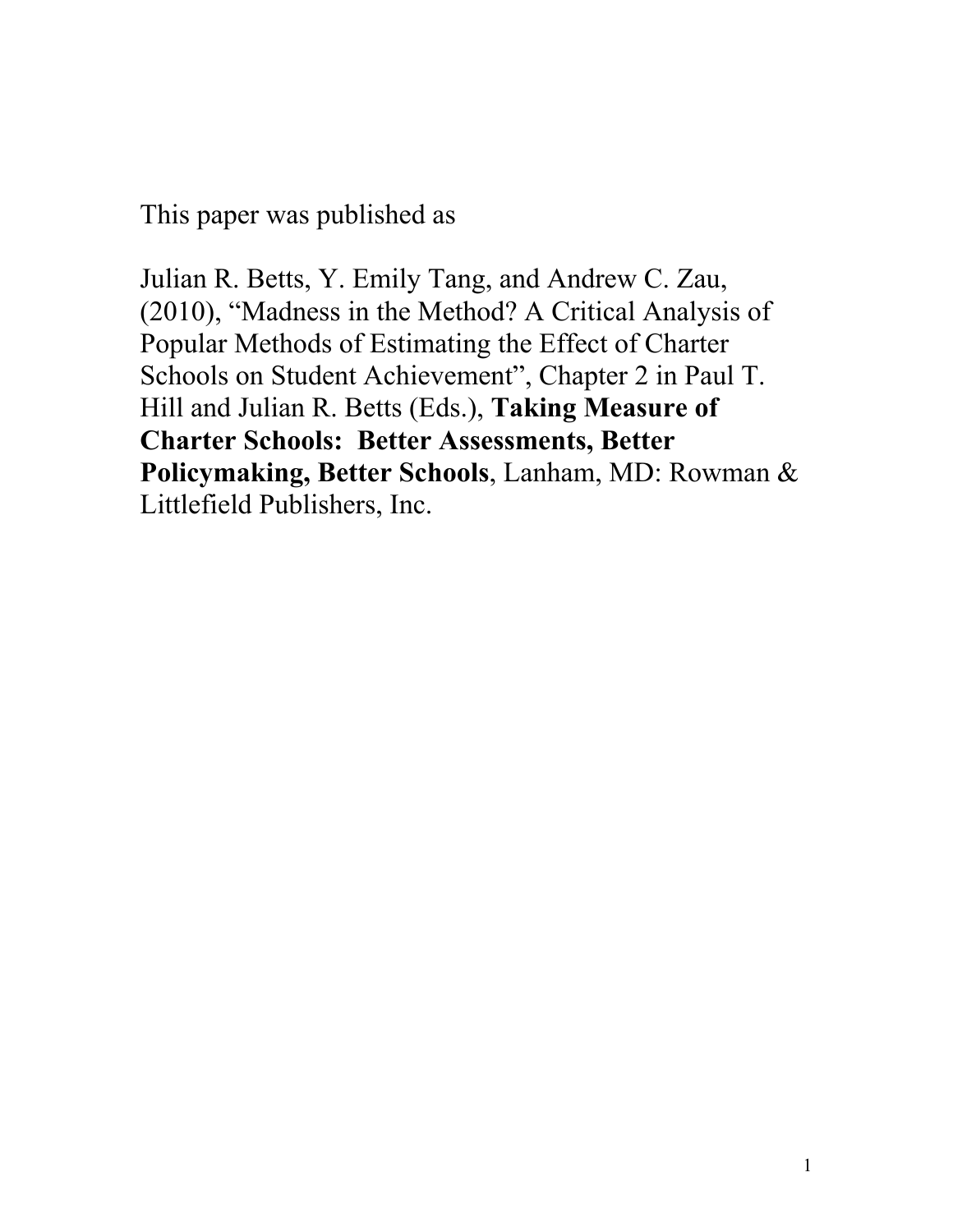Madness in the Method? A Critical Analysis of Popular Methods of Estimating the Effect of Charter Schools on Student Achievement<sup>1</sup> by Julian R. Betts, Y. Emily Tang, and Andrew C. Zau

#### **Introduction**

The Charter School Achievement Consensus Panel issued a White Paper in 2006 that argued that methods that have been used to evaluate the effect of charter schools on student achievement range from poor to excellent, and that most studies to date have used methods that are fair to poor. In theory, weaker methods that, for example, do not control for outside factors that influence student test scores, could give quite different results than stronger methods. One could peruse the literature to study this possibility, but the problem has been that different authors not only use different methods, but also different data. Because the whole point of charter schools is to give educators greater autonomy, it is reasonable to believe that the effectiveness of charter schools in boosting math and reading achievement could vary from one area to the next.<sup>2</sup> So if we find that a well designed study of Texas charter schools produces different results than a poorly designed national study, are we to conclude that the quality of the research method matters, or that geography matters? It is impossible to know for sure.

In an attempt to answer this question, this paper uses test score data from a single location, San Diego Unified School District (SDUSD), to investigate how the measured effect of charter schools on achievement varies with the method used. In earlier work, Tang and Betts (2006) study a panel of SDUSD students up through the period 2004 using student fixed-effect models, and conclude that on the whole charter schools

<sup>&</sup>lt;sup>1</sup> The authors would like to thank the members of the Charter School Achievement Consensus Panel and participants at the American Educational Research Association for many helpful suggestions.

<sup>&</sup>lt;sup>2</sup> A recent literature review by Betts and Tang (2008) provides evidence that the effects of charter schools on achievement varies across grades and geographic areas.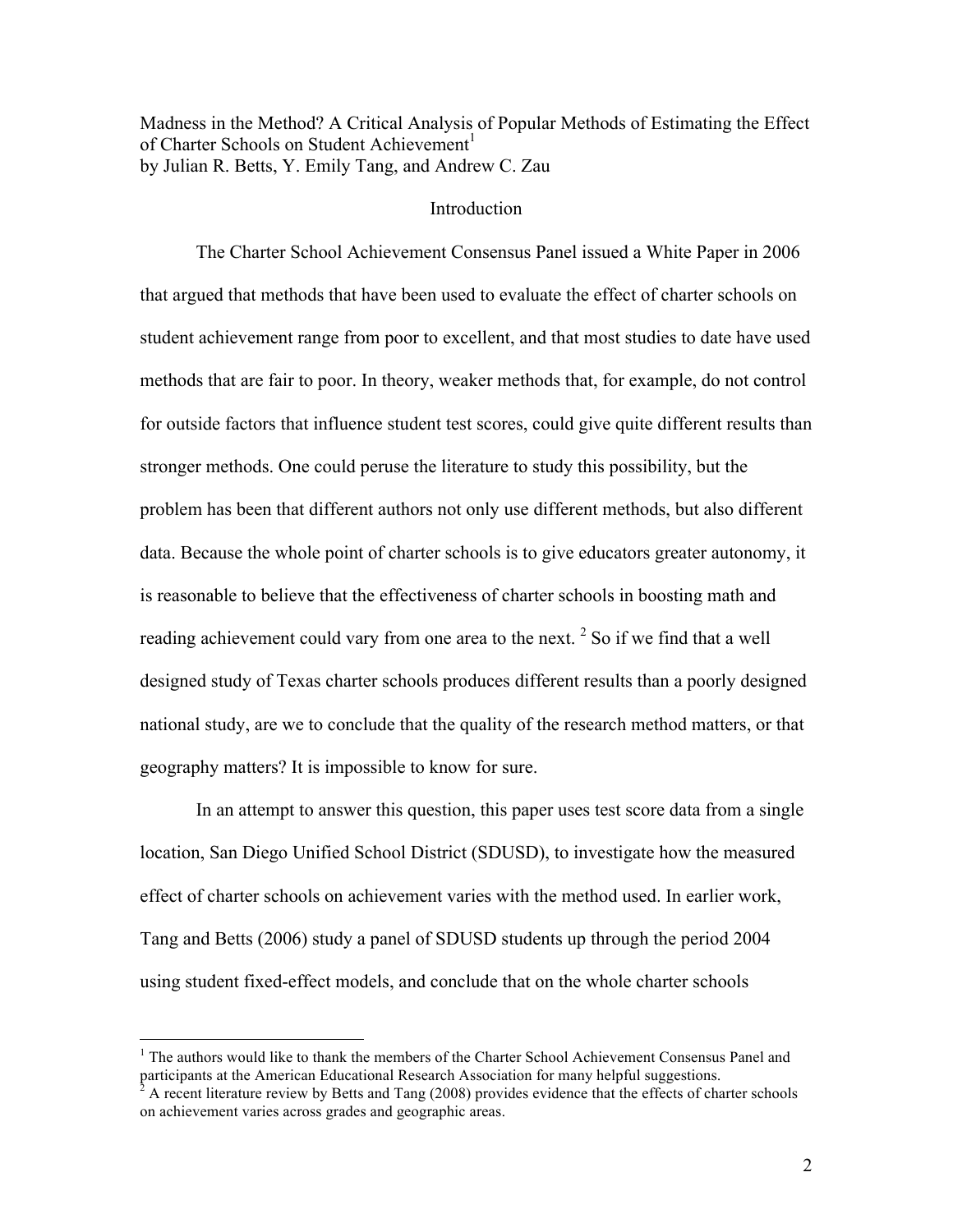perform about equally well in terms of producing high test scores in math and reading, with some important variations related to age of the charter school, grades served, and whether the charter is a startup charter or a traditional public school that has converted to charter status. Also see chapter 5 Betts et al. (2006) for a less technical and detailed version of that work.

We study test scores on the California Standards Test, in math and reading, based on all students in SDUSD during the school years 2002-2003 through 2005-2006. Our analysis proceeds in two phases. First, each year the California Department of Education issues an Academic Performance Index score for each school in the state, as an overall measure of student achievement. The API is a single number that aggregates test scores on various elements of the California Standards Test and various other outcomes, both aggregated and by student subgroup. Because this is the most commonly used starting point for public discussions of "school quality" in California today, we analyze mean API scores by taking a simple mean across charter and traditional public schools respectively.

Second, we use student-level data to estimate models of the determinants of reading and math achievement using a sequence of increasingly sophisticated models.

We find that more robust estimation methods yield vastly different results than simpler less robust methods. Looking at trends in API scores is highly misleading, due to changes in the number and type of charter schools over time and, perhaps, due to changes in the types of students attending each charter school over time.

The regression findings are even more striking. Typically, the simpler methods underestimate the effect of attending a charter school on reading and math achievement, often in quite dramatic ways. This pattern is consistent with negative selectivity bias into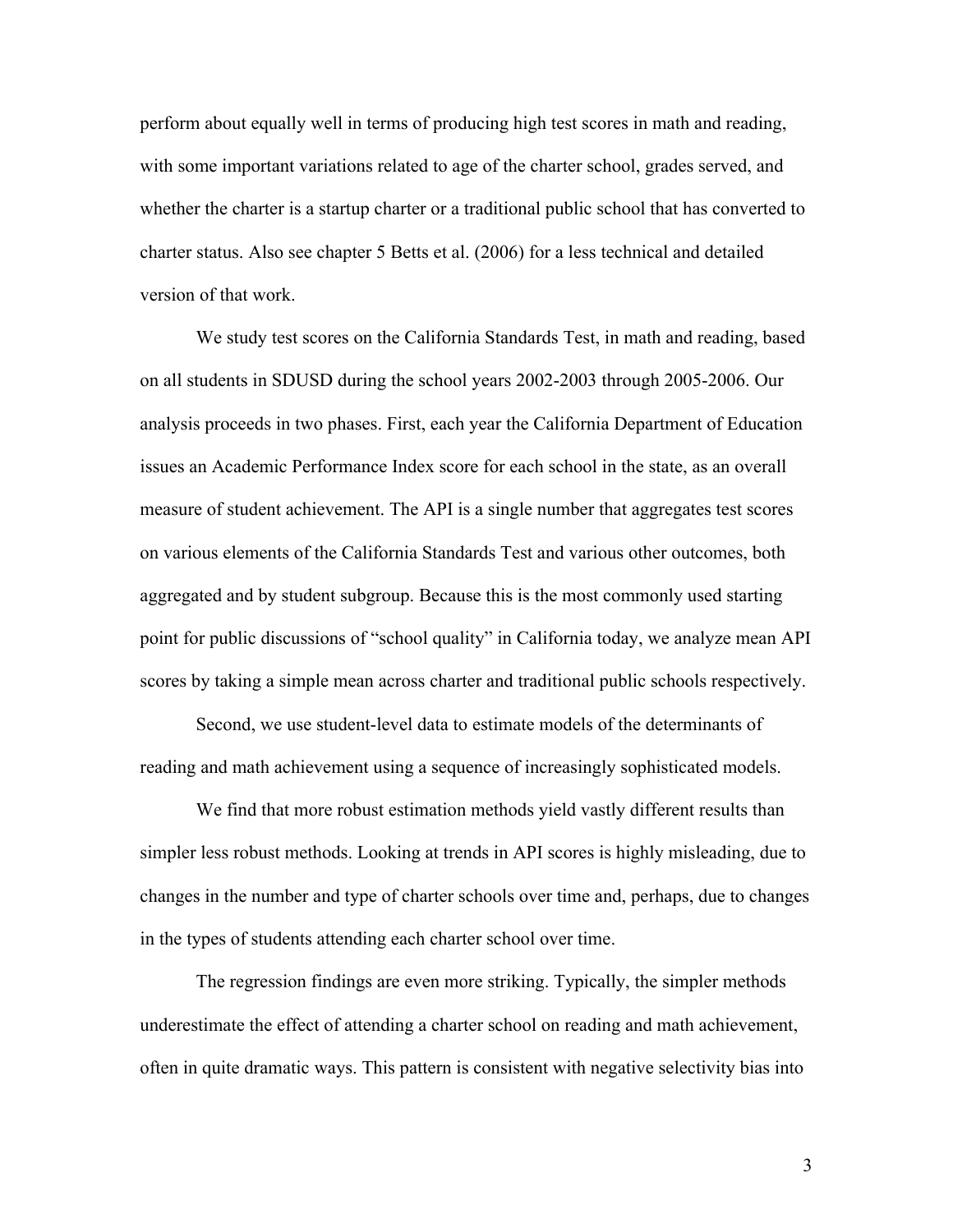San Diego's charter schools, or, put more simply, with the idea that San Diego charter schools attract students with below-average achievement before they enroll. Simple methods that do not take into account students' past academic history and achievement growth trajectories can thus wrongly ascribe to charter schools low achievement that is due to poverty or to unobserved factors.  $\frac{1}{1}$ 

# Naïve Estimates of Charter School Quality Using Publicly Available School Average Test Scores

We start with a method that will approximate the way that many members of the public might use to assess charter schools. Namely, we take simple averages of published test scores, which in California are provided in summary form as API scores, across schools. In this way we compare charter schools to traditional public schools. Figure 2.1 shows the results. Charter schools appear to underperform traditional public schools significantly in the early years, but to catch up quickly and by 2005 to have virtually erased the gap in API scores.

#### [Insert Figure 2.1 about here.]

Now, does this pattern of underperformance and rapid catchup tell us much about the quality of instruction at the two types of schools? One the one hand, it could be that within each charter school we have seen marked improvement in teaching methods and teacher effectiveness over the period of study, so that individual students have improved at a rate concomitant with Figure 2.1. On the other hand, maybe the composition of the charter school movement in San Diego has changed over time, and with it so has the composition of the student body in charter schools. The first hypothesis is one of a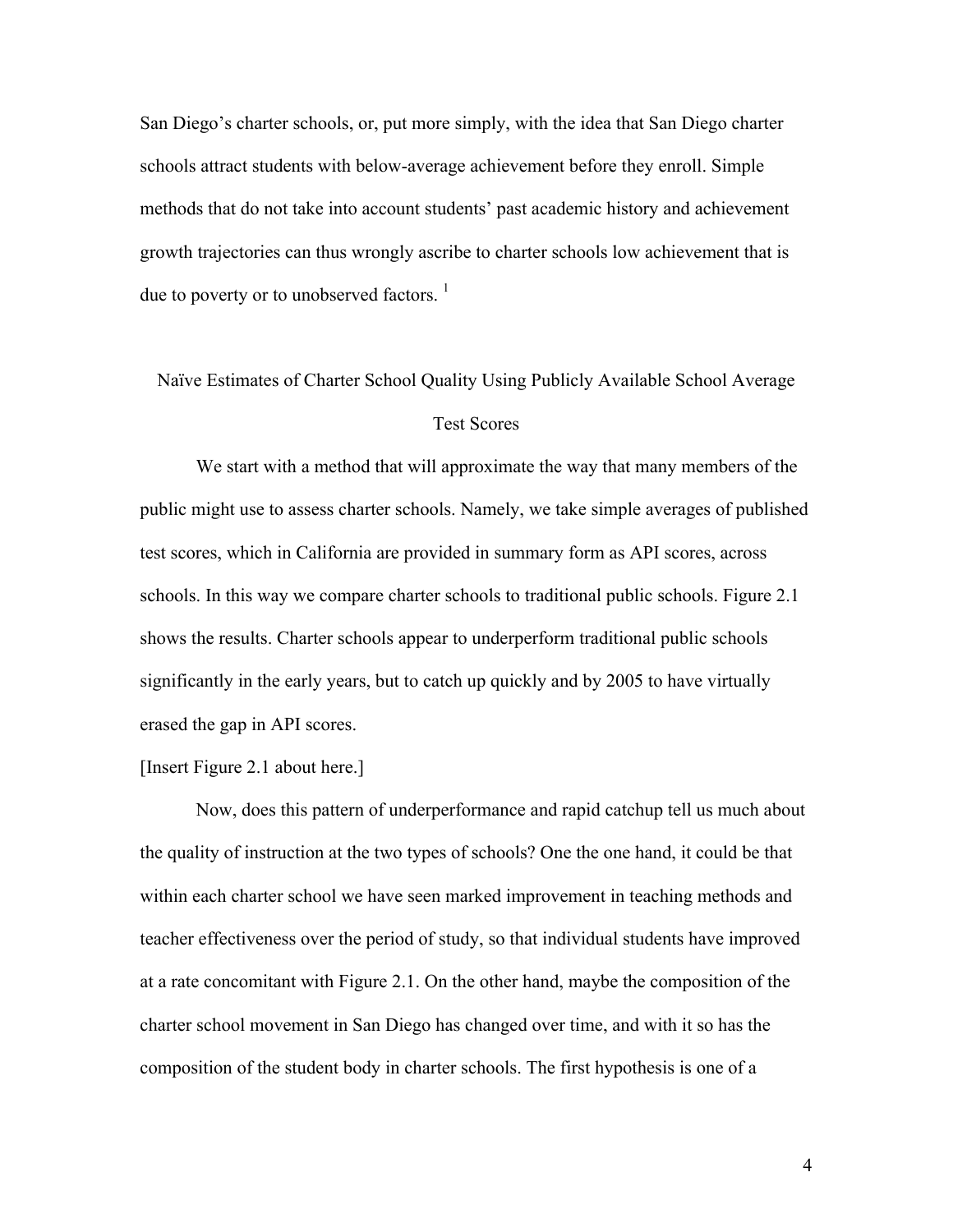dramatic increase in school quality. The second hypothesis is more consistent with selectivity bias. That is, as new charter schools open over time and others close, the types of students in charter schools is likely to change, and this could explain some or even much of the apparent improvement.

It is hard to know for sure which story is more important, when all we have is school-level test scores. But we can do what economists call a shift-share analysis. The idea is to ask: "How would the mean API score of charter schools have changed over time if the sample of charter schools in San Diego had not changed after the first year?" This tells us how much student achievement has "shifted", or improved, within these original charter schools. The remainder of the improvement in average API scores will thus be due to changes in the "share" of charter schools, that is, the creation of new charter schools over time that have different test scores.

Figure 2.2 re-draws Figure 2.1 but adds a new line showing the average API score of the original set of charter schools over time. These original charter schools did improve over time, but not nearly as much as implied by Figure 2.1. In fact, much of the apparent improvement in the quality of San Diego charter schools reflects the arrival of new charters during the period shown. On average, the new startup charter schools had test scores much higher than the original charter schools, which primarily consisted of low-performing traditional public schools that were converted to charter schools. [Insert Figure 2.1 about here.]

Table 2.1 decomposes the decrease in the API gap between charter and regular schools into the part due to changes within the pre-existing schools and the part due to the creation of new charter schools. It shows that about 75% of the reduction in the API gap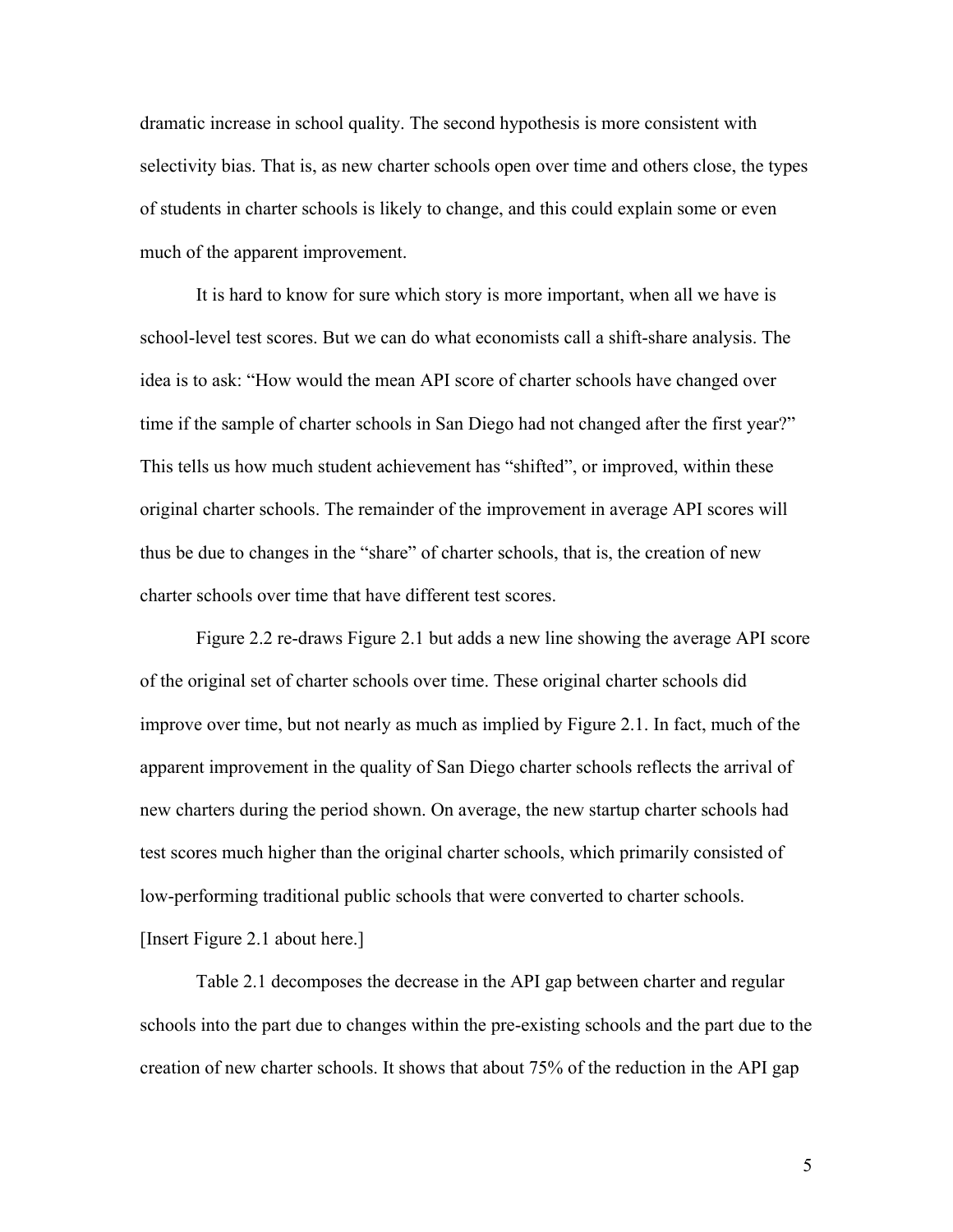can be accounted for by the creation of new charter schools that happen to have higher test scores. Table 2.2 shows the average test scores by year for all charter schools that were in existence as of the year stated in the left-hand column. Clearly, the arrival of new charters plays a big role in the improved test scores of charter schools. Note also that the rate of improvement varies a lot from one of these cohorts to another, suggesting that idiosyncrasies of the populations of new charter schools are quite important.

#### [Insert Tables 2.1 and 2.2 about here.]

This problem is not unique to San Diego at all. Rather, the opportunity for misreading of average school achievement is ubiquitous. When Nelson et al. (2004) studied National Assessment of Educational Progress achievement data, they concluded that charter schools were underperforming. But it has since been shown that most of this gap can be explained by differences in the socioeconomic mix of students in charter schools and traditional public schools nationally. For instance, let's apply the same sort of shift share analysis to the Nelson et al. report, and test whether differences in the racial/ethnic mix between traditional public schools and charter schools can explain why charters have lower test scores in grade 4 math and reading. It turns out that 67% of the apparent gap in math and 74% of the gap in reading can be explained by this lone factor – differences in the racial mix.

What can we conclude from these analyses? If we are to attempt to measure charter school quality by a simple comparison of average test scores, we need to be extremely aware of the almost complete inability of this approach to assign causation. The gap in scores between charters and traditional public schools, in San Diego or nationwide, may be due entirely to variations in the initial achievement of students who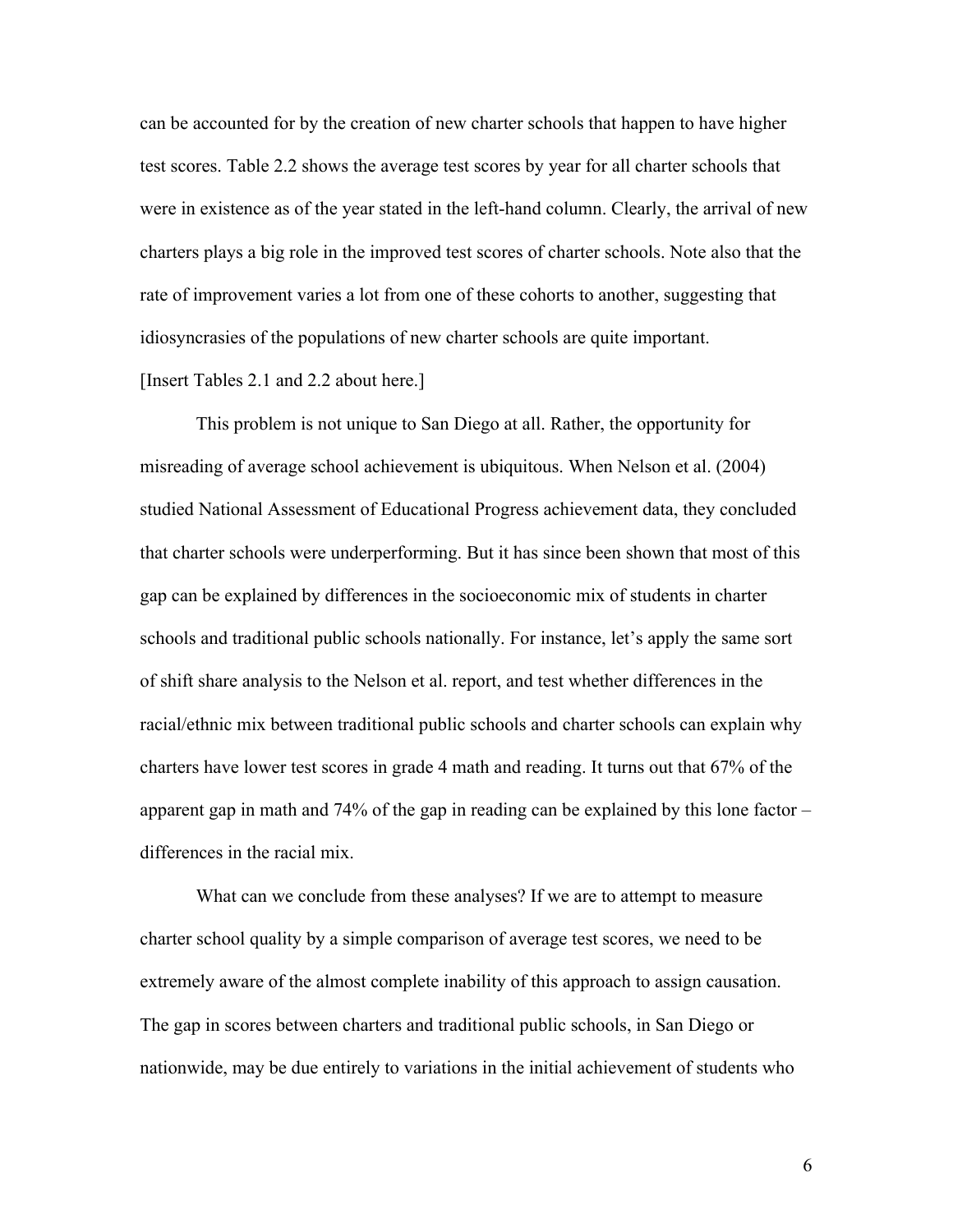enter charter schools and those who enter traditional public schools. For the same reason, at least in San Diego, most of the growth in charter school performance may be due to the changing student composition of charter schools as new schools started up. Compositional changes alone suggest it may be foolhardy to venture *any* conclusions about the relative "quality" of charter schools based on average test scores at the school level, or trends in those average test scores.

Comparing a Sequence of Increasingly Robust Models Using Student-Level Data

We now turn to student-level data, and estimate an increasingly rigorous series of models. The first model simply models the level of a student' test score as a function of whether he or she is in a charter. This is really quite analogous to naively looking at average test scores school by school. The second model adds demographic characteristics to test whether these controls change the conclusions.  $2 \text{ Models} (3)$  and (4) model individual student gains in achievement, without and then with demographic controls. Model (5) adds student fixed effects to model (4). These fixed effects remove the average value of all characteristics of the student, both observed and unobserved.

Table 2.3 shows results for reading, when we pool students across all grades, and Table 2.4 shows the same for math. Tables 2.5 and 2.6 replicate these models separately for elementary, middle and high school students.

[Insert Tables 2.3, 2.4, 2.5 and 2.6 about here.]

The main results in Tables 2.3 and 2.4 tell a fairly dramatic and uniform story. The most naïve model, model (1), suggests that charter schools are underperforming traditional public schools, although the difference is not statistically significant. The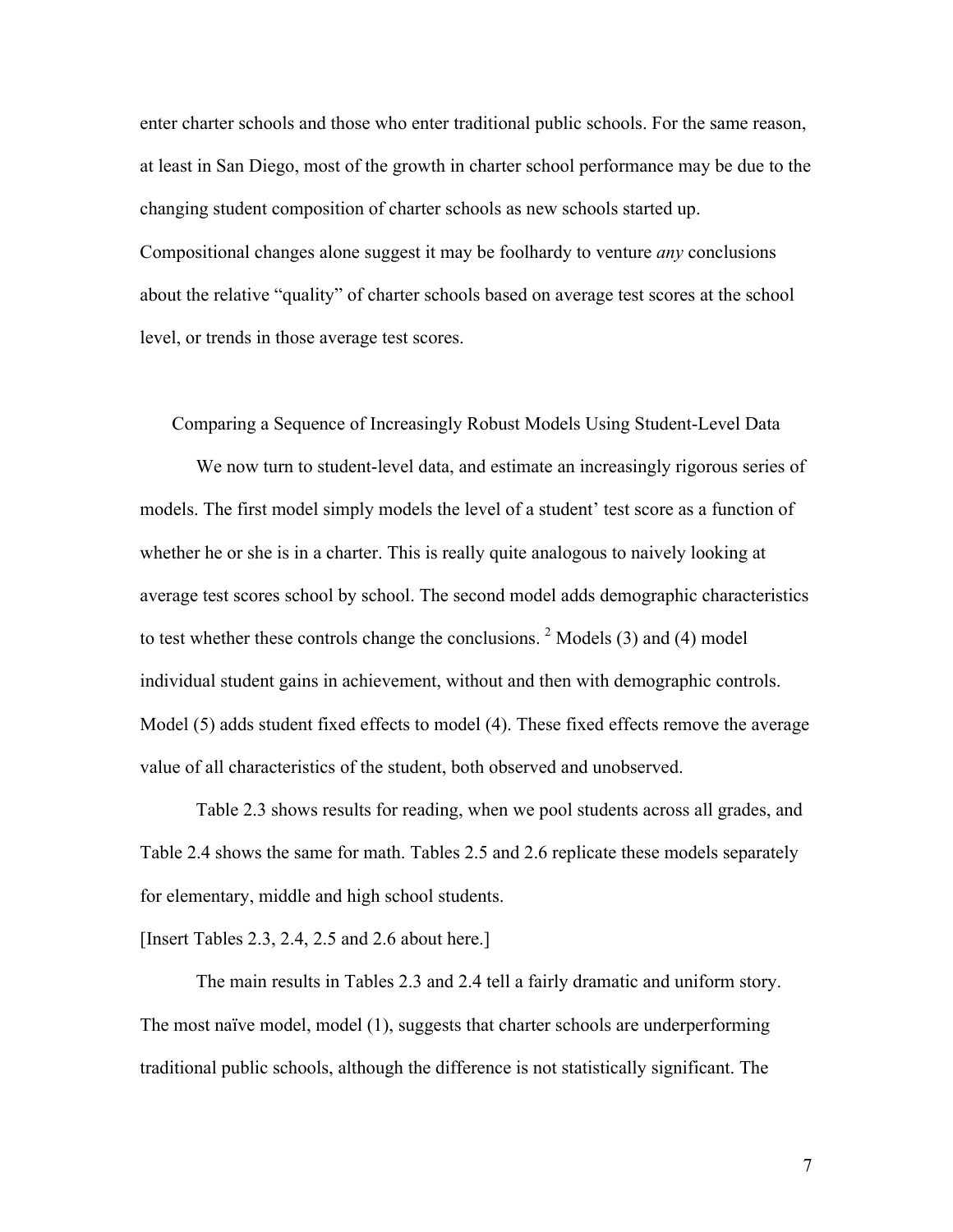addition of student demographics weakens this relation somewhat in the sense that the coefficient rises, and in the case of math becomes positive. But still the charter coefficient is not significant. The switch to modeling student gains (models (3) through (5)) leads to a large change in the charter school coefficient, which becomes positive for both the reading and math models. In the reading model, the charter coefficient becomes significant in models (3) and (5), and is nearly significant in model (4). In these reading models, attending a charter school is significantly associated with gains in test scores about 0.03 of a standard deviation above that in traditional public schools. In the math models shown in Table 2.4, the value-added specifications all yield positive charter school effects, although it is only in the fixed-effect specification that the charter variable becomes significant. The effect size is 0.06 in this case, twice that for the reading model. Another interesting pattern in the math models is that as we move to increasingly rigorous models from left to right in Table 2.4, the coefficient on charter schools becomes more positive in every case.

The strong pattern here suggests that as we use increasingly rigorous methods to control for student background and student academic history, the apparent "effect" of attending a charter school on achievement flips from being negative and insignificant to positive and significant. These results strongly imply that selectivity bias materially biases downward naïve estimates of the effect of charter schools on achievement in San Diego.

Tables 2.5 and 2.6 replicate these analyses for elementary school, middle school, and high school students. Although the precision of these estimates will in general be lower because of smaller sample size, they tend to show the same patterns as the pooled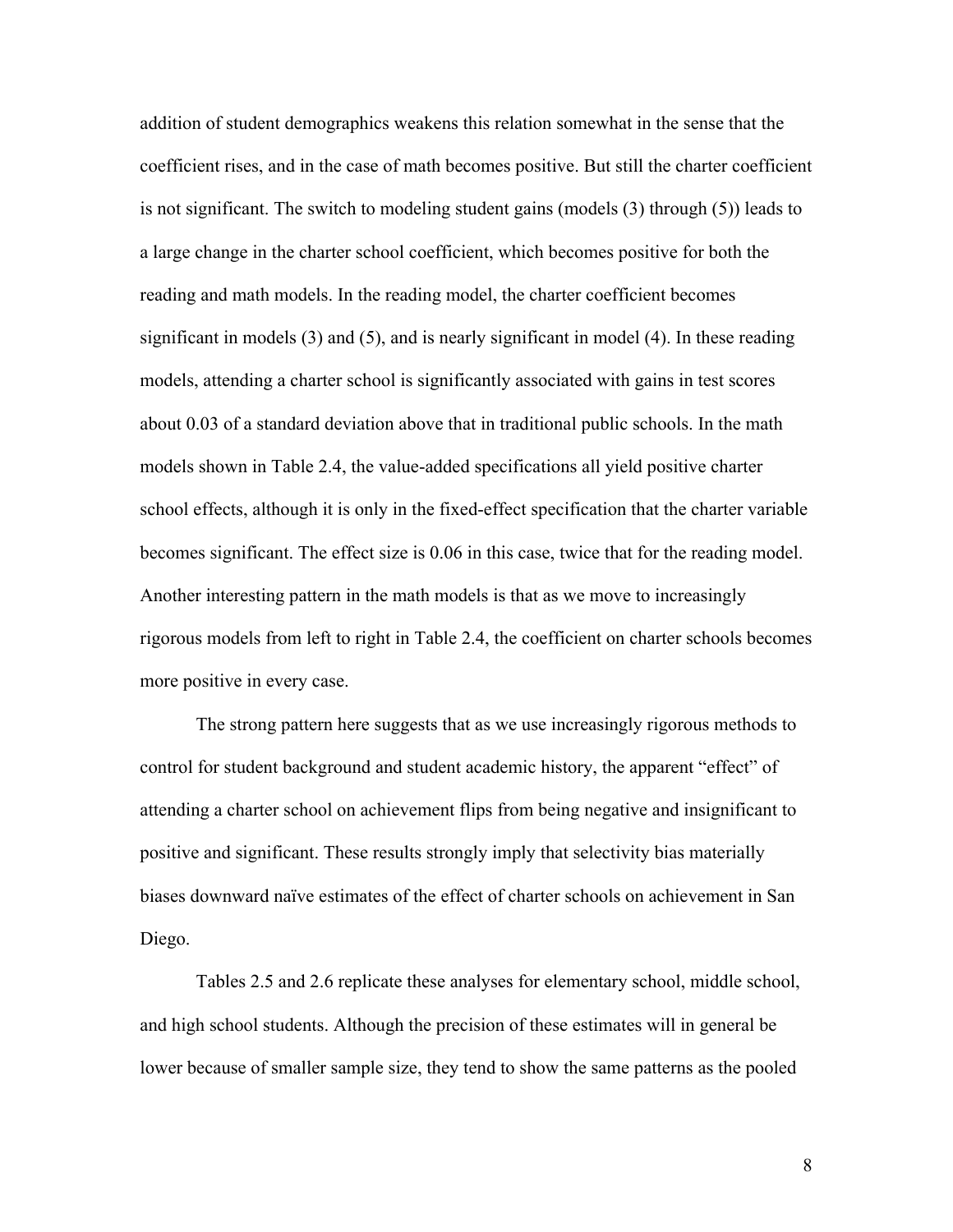results. The reading results in Table 2.5 yield a positive coefficient on charter schools for all of the value-added models. Only for high schools does the charter coefficient become statistically significant. In this case the coefficient is positive and quite big, as large as 0.15 in the fixed-effect model. Conversely, the two models that model the level of test scores show negative and insignificant coefficients, or, in the case of high schools, positive but insignificant coefficients.

For the math models in Table 2.6, the charter coefficient rises markedly and becomes significant in the case of elementary schools for the fixed-effect model. However, in that model we were unable to allow for both the fixed-effect and clustering, apparently due to a relatively small number of school switchers, so the standard error in that model is artificially small.<sup>3</sup> In the higher grades, the charter indicator does not become significant. For middle schools, the familiar pattern of coefficients that become "more positive" in the more rigorous specifications appears again. At the high school level, there is no clear pattern.

A common criticism of fixed-effect models, and value-added models more generally, is that they ignore students without multiple years of achievement. Appendix Tables 2.1 and 2.2 replicate models (1) and (2) using the same regression samples as in Tables 2.3 and 2.4, but then repeat these models using the larger sample that is available if we include observations where we can observe the level of a student's test score but not the year to year gain. This is a worthwhile robustness check because the comparison of the results from the smaller and larger samples we can learn something about representativeness of the sample of students with repeated observations. There is very little change in regression coefficients between samples but in the case of both math and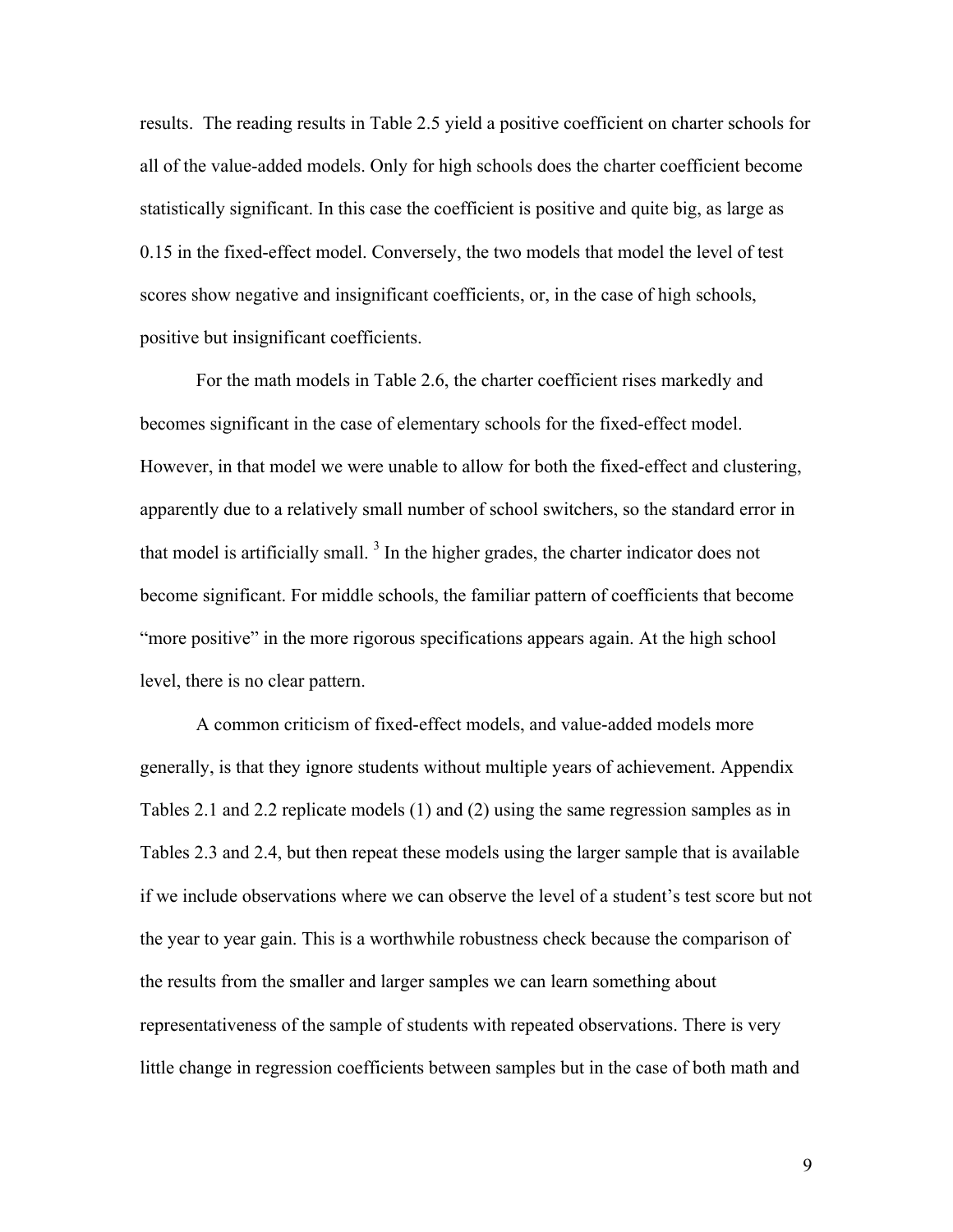reading there are some changes that suggest that students with multiple observations might have had slightly higher test scores in charter schools. Even here, the differences are quite small, on the order of less than one hundredth of a standard deviation.

Overall, we are left with a clear sense that the more rigorously a method controls for students' past histories and background, and for inter-student differences in growth trajectories (through student fixed effects), the more positive will be the estimated effect of charter schools on achievement of attendees.

Comparing Experimental and Non-Experimental Estimates for the Preuss School

One of the charter schools in the San Diego sample, the Preuss School at UCSD, has been studied using experimental methods based on the admissions lottery. For instance, McClure et al. (2005) compare outcomes for lottery winners versus losers. These outcomes include test scores, completion of college preparatory courses, and, for a very small cohort that graduated in 2005, college attendance. This work is of particular interest because it affords us the opportunity to compare the test-score effects from the experimental analysis versus the estimated effects from the various methods we have already used here. Do we obtain similar results to the experimental analysis?

McClure et al. (2005) focus on students who were admitted to grades 6 and 7 by lottery in fall 1999 and later years. We will focus on attempting to replicate the authors' findings about the impact of attending the Preuss School on math and reading scores. The authors test for differences in test scores in spring 2003 and 2004 between lottery winners and losers, testing separately for each cohort and test year. They find no differences in reading scores that are significant at the 5% or lower level between lottery winners and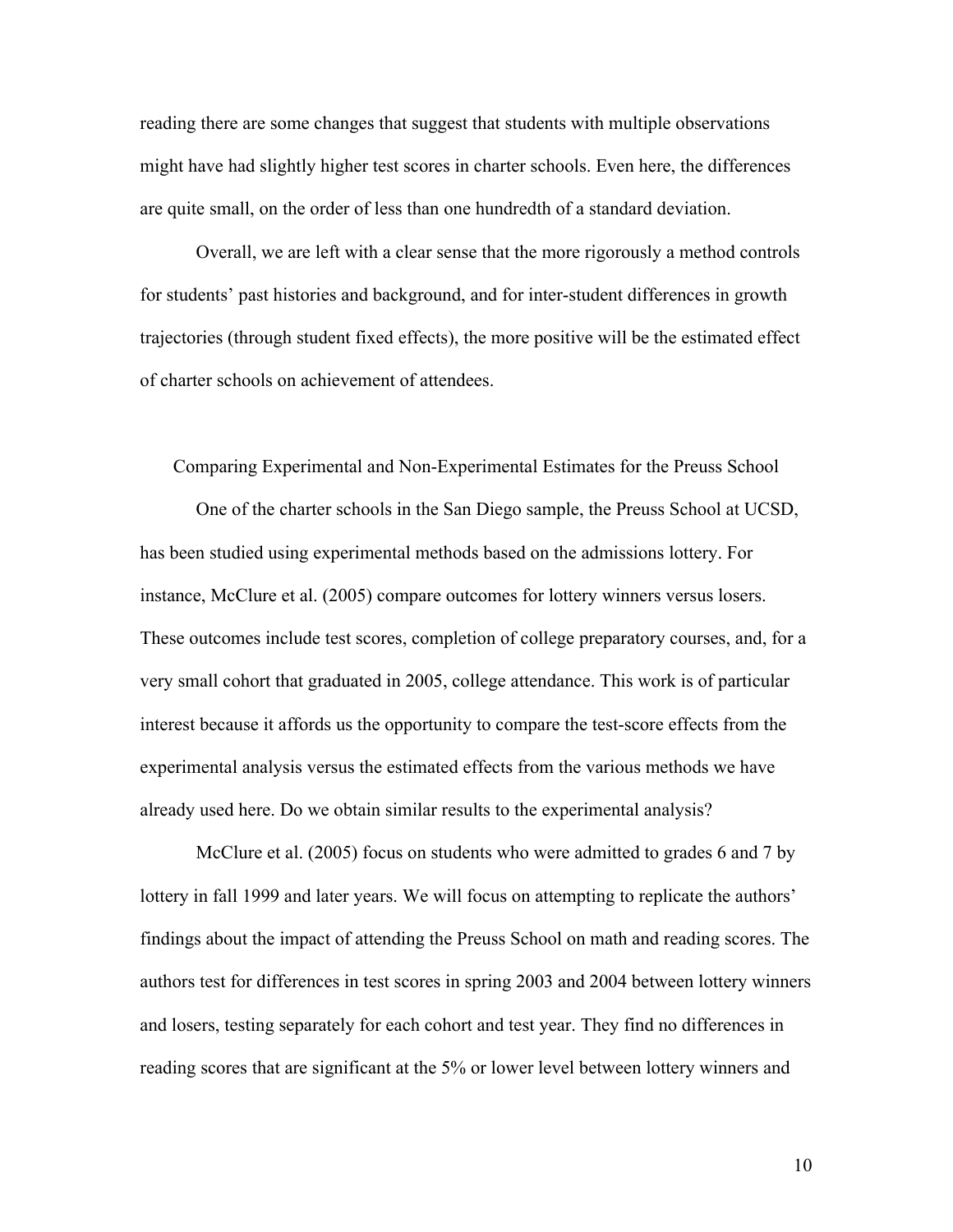losers. However, they find a number of cases in which the math scores of lottery winners and losers differed significantly, at a 5% or lower level. In two of these three cases, Preuss students scored lower in math than did lottery losers. In a fourth case, Preuss students again had lower math scores but the difference was significant at the 6% level.<sup>4</sup>

McClure et al.'s analysis also shows extremely clearly that the Preuss School runs against the general tendency for charter schools to enroll students who are relatively lowscoring. In fact, the Preuss School has some of the highest test scores of any school in San Diego Unified School District, or the county of San Diego more generally. This is all the more surprising given that to be eligible to enroll in the school, a student must be eligible for meal assistance, and neither parent nor guardian of the student can have graduated from a university. The explanation for the pattern of positive selectivity is that the rigorous curriculum, which is single-track college preparatory, plus the school's longer than average school year and longer than average school day appear quite intimidating to all but the most ambitious students.

This positive selectivity creates an unusual opportunity to show how well the various regression methods handle selectivity bias. We would expect the less rigorous approaches, in particular models (1) and (2) that model the *level* of a student's test scores without taking into account the student's past academic history, could produce estimates of the causal effect of the Preuss School on achievement that are biased upward quite badly. Ultimately, we are interested in finding out which of the regression methods, if any, can reproduce the lottery-based evidence that Preuss students performed about the same as applicants who lost the lottery on reading, and in some cases performed worse in math that lottery losers.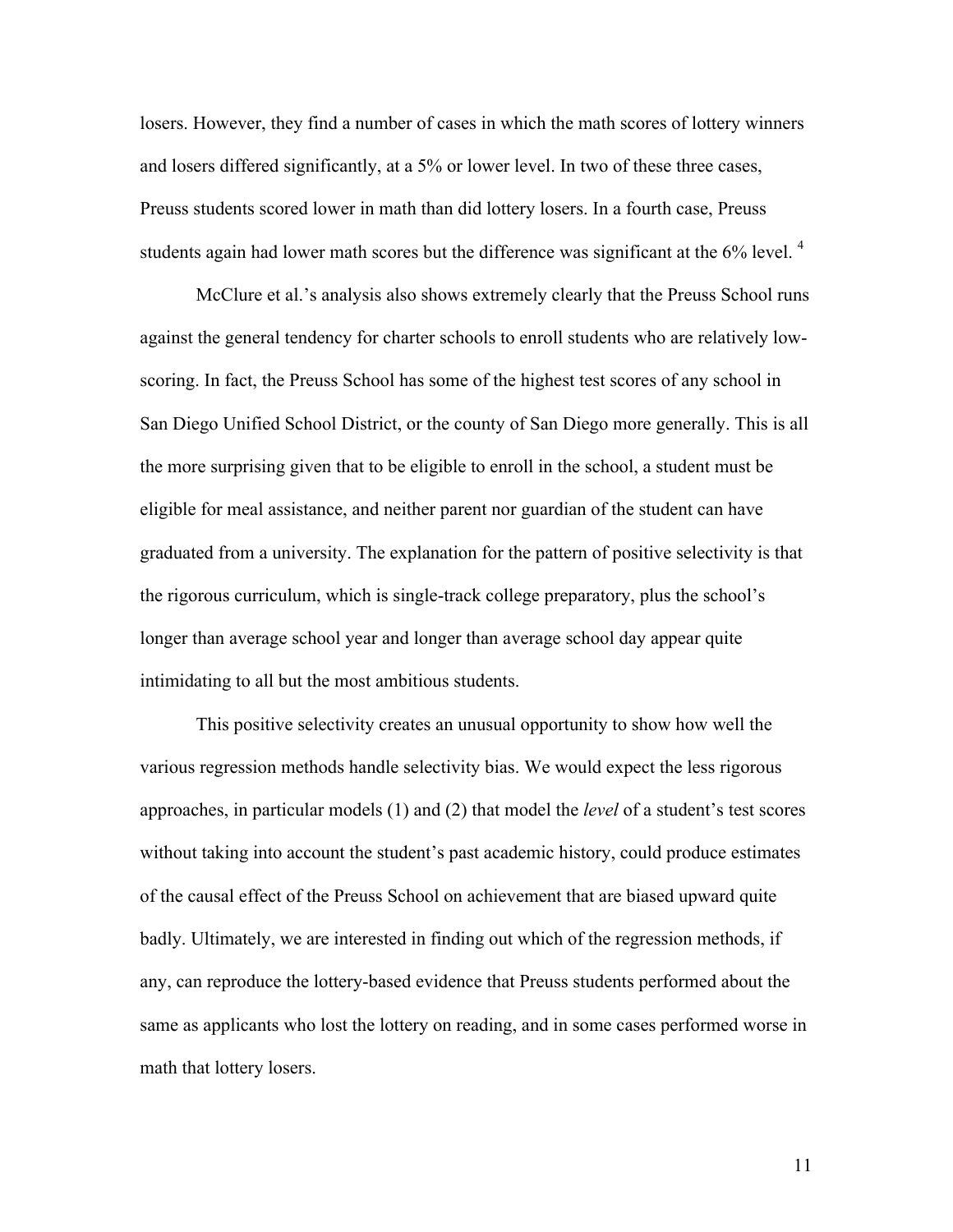Unfortunately, we cannot focus exclusively on the set of students who entered grades 6 and 7 in 1999 and later, as did McClure et al. (2005), because California changed its official state test quite radically after 2001, so that, for instance, we are not in a position to do a fixed-effect analysis that follows those particular students from the period before they entered the Preuss School through the period that our data using the California Standards test cover, which is from 2001-2002 through 2005-2006. However, we can look at the entire set of entrants into the Preuss School for whom test scores are available during this later period.

Tables 2.7 and 2.8 replicate the reading and math models from Tables 2.3 and 2.4, respectively, but replace the single dummy variable for charter schools with one dummy to indicate Preuss attendees and another to indicate attendees at any of the other charter schools in San Diego. As shown in Table 2.7 the results for reading conform almost exactly with the above prediction. Model (1), which models the level of the student's test score without controlling for covariates, suggests that attendees at the Preuss School score about 0.2 of a standard deviation above other students attending traditional schools. But this is clearly not a causal effect of attending this particular charter school. Model (2), which adds controls for student demographics, produces an even *bigger* "effect" of attending the Preuss School, which is very close to being significant at the 5% level. At first this seems counterintuitive, until one realizes that by design, the school admits only students whose parents have relatively low education. (In addition, the income criterion for eligibility in practice leads to a severe under-representation of whites at the school.) These differences from the average demographic characteristics districtwide "fool" the regression into implying that the Preuss School does an even better job at boosting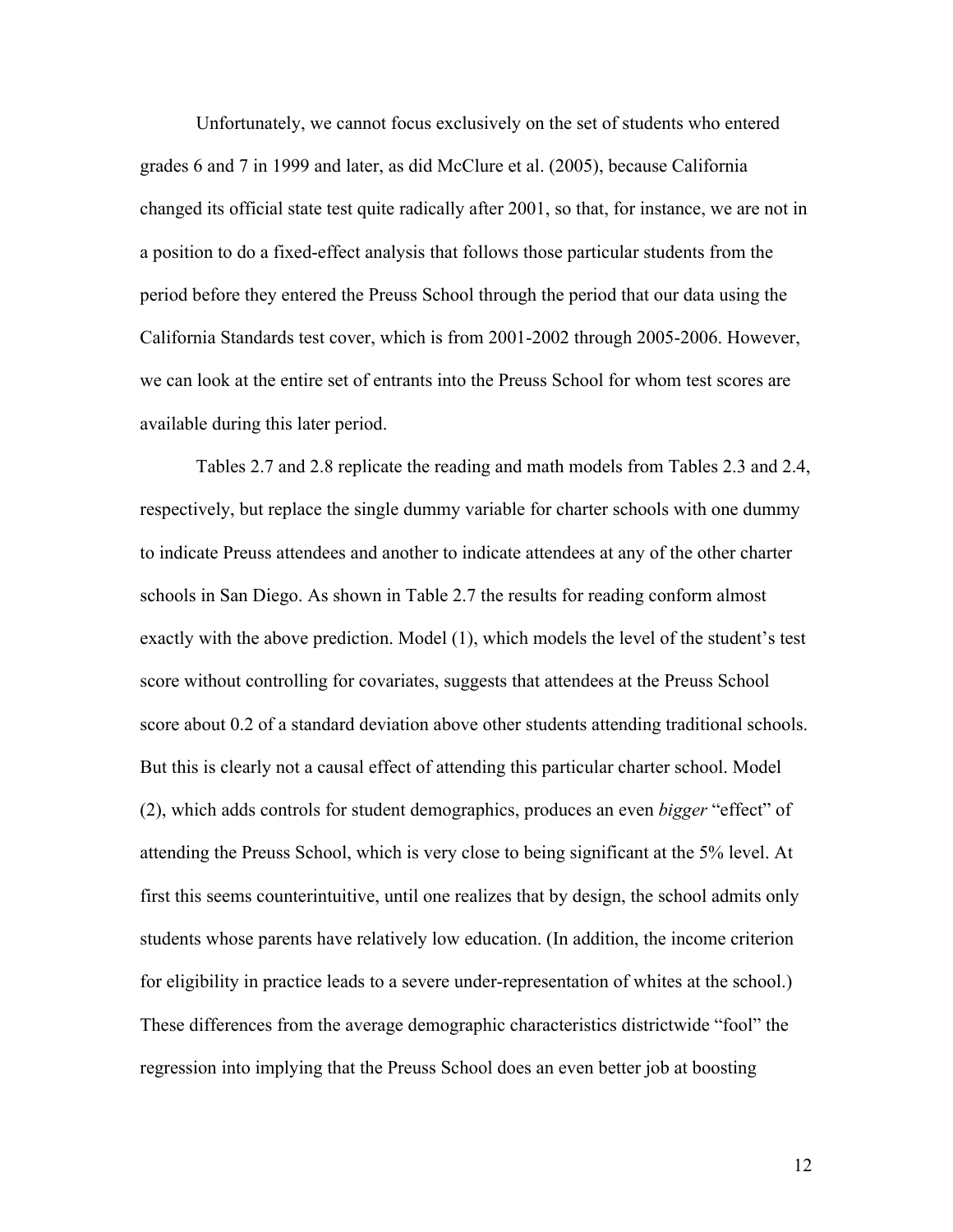reading achievement than did model (1). Of course, what is missing here is that the Preuss School attracts unusually motivated students.

In stark contrast, once we begin to model gains in student achievement, in models (3) through (5), we find that this simple way of accounting for a student's past academic achievement leads to quite different results. The coefficient in model (3) is still positive, is only about one-tenth as big as in the naïve model (2), but does become statistically significant. Adding student demographics in model (4) leads to a slightly smaller and now insignificant coefficient on the Preuss variable. Finally, when we add a student fixed effect in model (4), the coefficient for this school plummets, and in fact becomes negative and significant.

Table 2.8 shows the corresponding results for math. The patterns are highly analogous to those for reading. Models of the level of the test score suggest the Preuss School outperforms traditional public schools, with the effect in model (2) becoming almost significant. Again, changing the dependent variable to gains in test scores, to account for past history, leads to a dramatic reduction in our estimated effect of attending the Preuss School, to about one-quarter its original size. The effect, which is positive, becomes statistically significant. Adding student demographics in model (4) leads to a slightly bigger but still relatively small coefficient on the Preuss variable, which again is statistically significant. (This coefficient is bigger than that in model (3), perhaps for the same reason that model (2) provides a bigger coefficient than model (1).) As in the case of reading, the addition of a student fixed effect in model (5) leads to a negative and significant effect of the Preuss School.

How well do these regression models match the lottery-based evidence?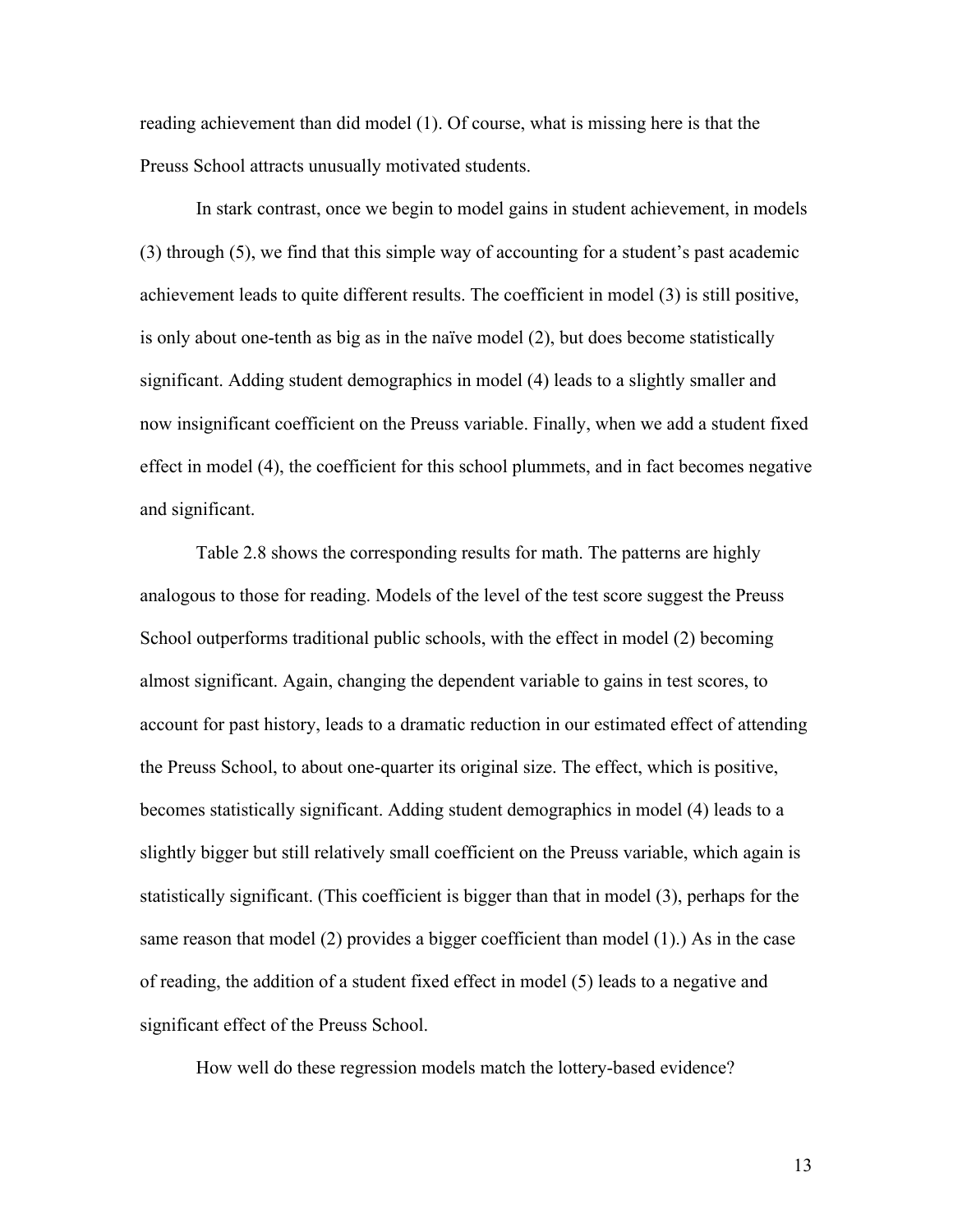In reading, none of the models exactly matched the conclusion by McClure et al. (2005) of no differences in reading. The simplest models, of test-score levels, yielded insignificant coefficients, but the coefficients were large, at around 0.2 to 0.3 of standard deviation. Arguably, the two models of reading gains that did not include a student fixedeffect came closest to matching the lottery result, in that the estimated coefficients are tiny and fairly precise. The student fixed-effect model yielded a negative and significant effect for Preuss students. So it seems that modeling gains helps us approximate the experimental result, but adding a student fixed effect leads to estimates that are "too  $low"$ 

Notably, only one math regression model could replicate the lottery-based evidence of McClure et al. (2005) that Preuss students in some cases underperformed lottery losers in math. The successful candidate was the fixed-effect model. We infer that modeling gains and at the same time adding fixed effects to control for unobserved student heterogeneity were crucial in this case.

Finally, we note that the report by McClure et al. (2005) also analyzed "one-time" events such as whether the students completed the sequence of courses required to attend a California university, or whether the students attended college after graduation. Strikingly, Preuss students who had won the lottery fared much better on these outcome measures than students who had lost the lottery. It is beyond the scope of the paper to attempt to replicate these findings. But the most convincing of the regression methods used here, student fixed effects, cannot be used to analyze one-time events such as whether a student attends college. It is for analyses such as these that lottery data or other methods of randomization become particularly valuable.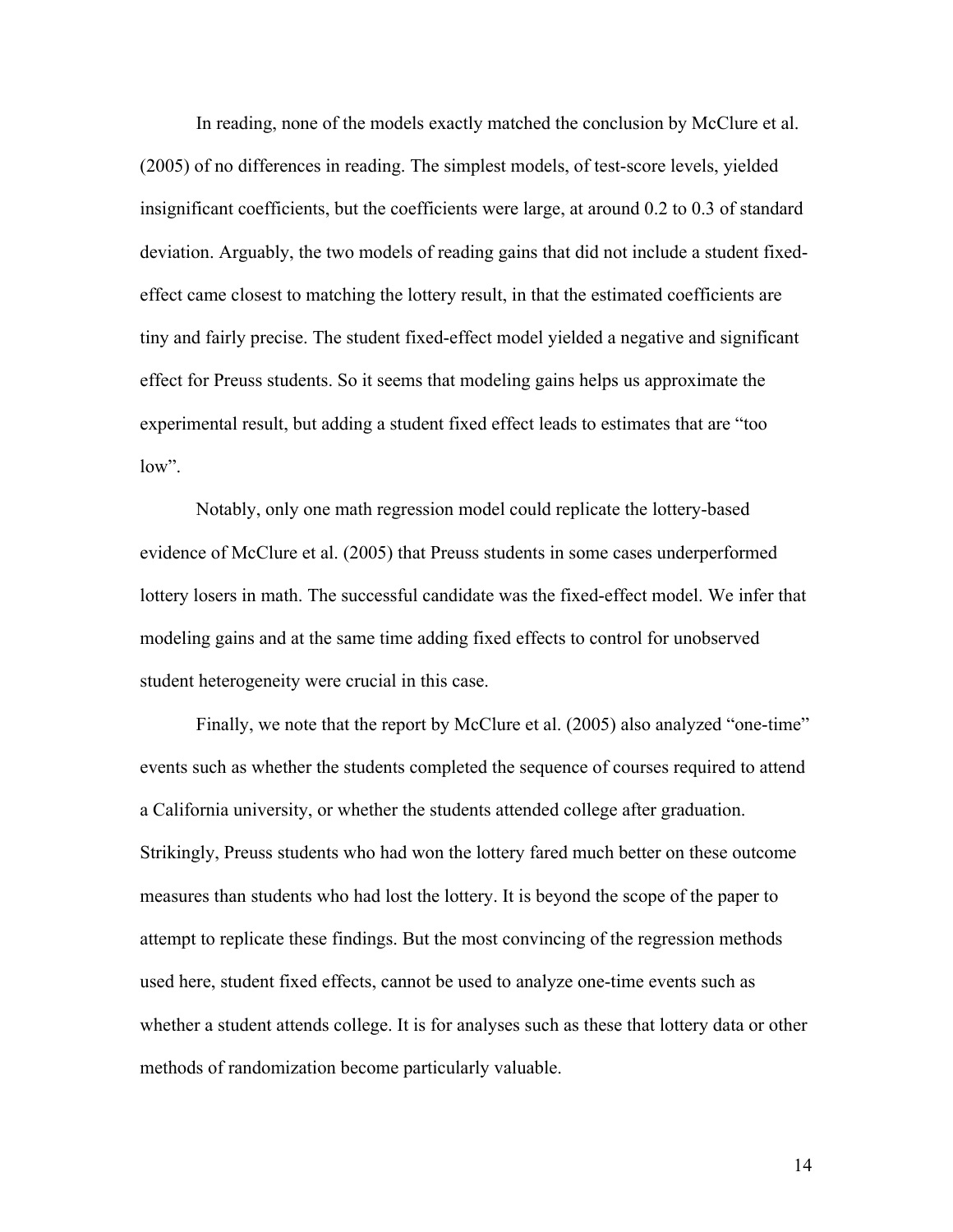#### Conclusion

Much of the existing charter school literature uses average test scores across schools, such as those published in newspapers around the nation every year when state departments of education release test results, to infer the quality of education provided by charter schools relative to traditional public schools. These attempts are doomed to fail, because they cannot reliably identify the causal effect of attending a charter school. The relative level of test scores in the two types of schools in many cases mostly reflects selectivity bias. That is, the initial achievement of students before they enter charter schools explains most of the differences. Similar problems arise when one studies trends in average test scores across schools, which can paint a quite misleading picture of trends in the relative quality of instruction provided at the two types of schools.

San Diego is an apt case of what can go wrong in these overly simple comparisons. In that city, charter schools in 1999 had test scores far below those of traditional public schools, but they virtually erased this gap by 2005. It appears that the initial gap is due to the low initial achievement of the students who attended the set of charter schools early in the period. The rapid gain in relative test scores only partly represents improvement in individual charter schools over time, with most of the narrowing achievement gap explained by rapid change in the mix of charter schools over time, and differences between the students who attended the older and the younger charter schools.

In San Diego, it is no coincidence that early on charter school achievement lagged that of traditional public schools: low-performing regular schools that had been converted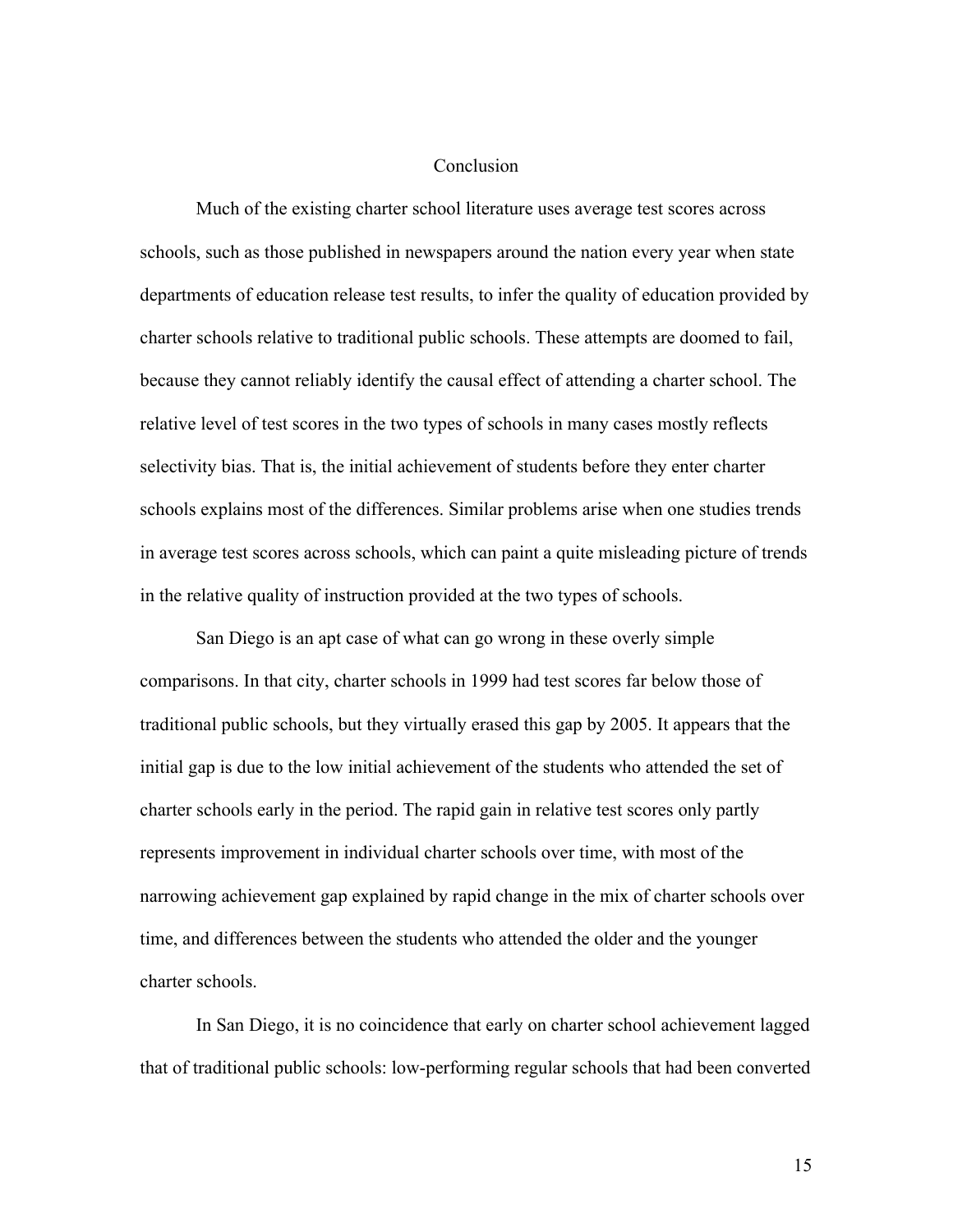to charter status were especially prominent in the early years. Over time, the birth of many start-up charter schools that have had higher scores has brought charter school scores, on average, closer to those of traditional public schools.

Notably, this convergence may well reverse itself in the next decade. Under No Child Left Behind (NCLB), one of the options for schools that persistently fail to meet state requirements for Adequate Yearly Progress is to convert them into charter schools. It would be highly misleading if in the future any policy analyst summarily attributed any drop in the relative achievement of students in charter schools to a drop in the quality of education provided by charter schools. In truth, such a drop might simply reflect conversion of "failing" schools to charter status.

The same potential for misleading inferences arises in regression models. We showed that the simple approach of modeling the *level* of individual students' test scores as a function of whether the students attend a charter school suggests that charter schools underperform traditional public schools. However, more rigorous models either suggest much smaller achievement gaps or in fact suggest that charter schools in San Diego *outperform* traditional public schools.

The most important improvement to the modeling approach appears to be modeling *gains* in achievement, rather than *levels*. This change is clearly an improvement because it takes into account the past achievement of the student. But almost as important, adding student fixed effects to account for unobserved variations among students in test-score growth increases the estimated effectiveness of charter schools, and indeed often produces a statistically significant gap favoring charter schools.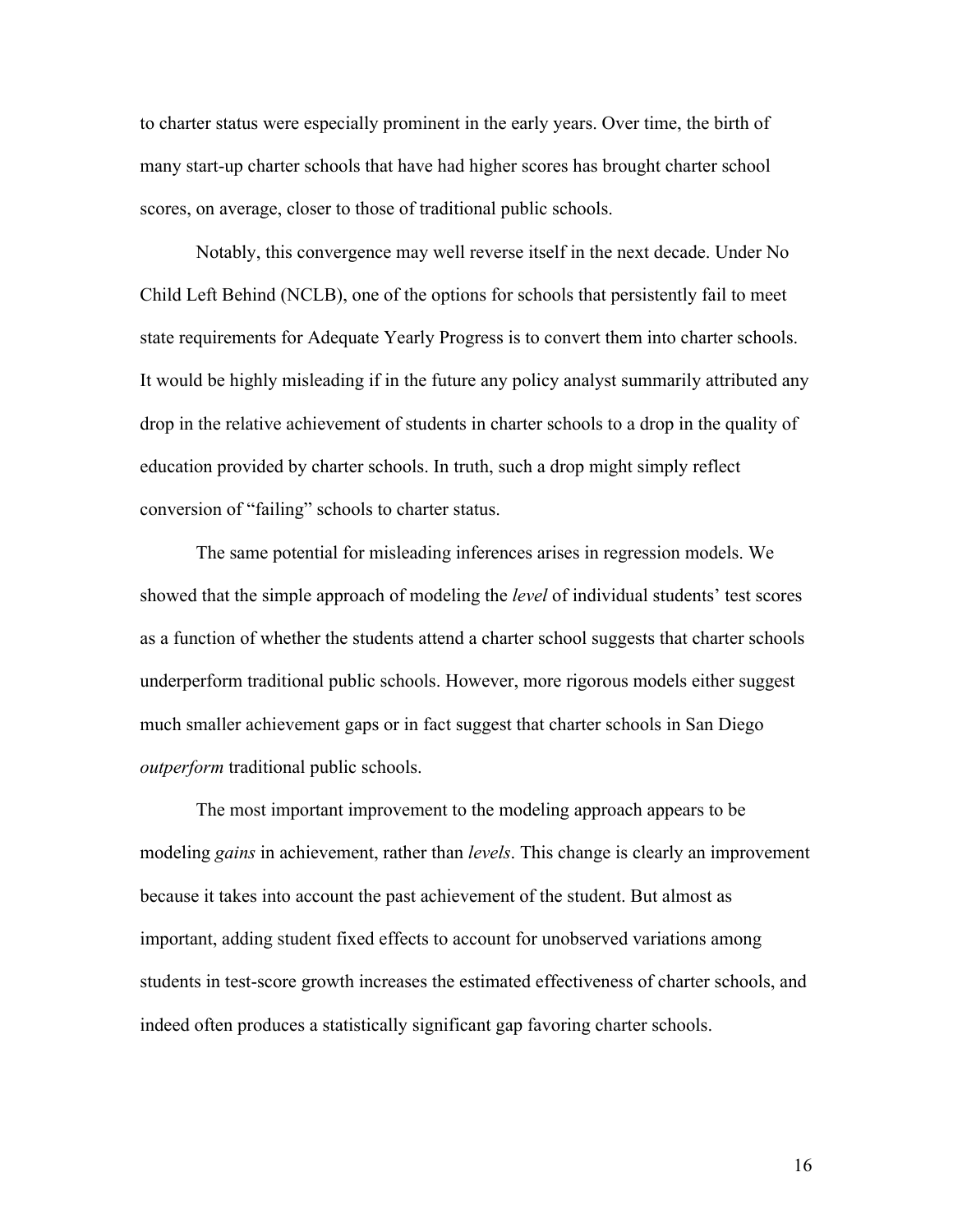Finally, our analysis of one particular charter school for which there exists experimental evidence shows that non-experimental regression methods produce estimated effects that swing quite widely. Some models obtained larger estimated effects than the experimental approach, and others produced results that were smaller. This pattern is quite reminiscent of LaLonde's much cited 1986 paper in which he attempted to replicate experimental results on the effect of a government training program after throwing out the experimental control group and replacing it with workers from other unrelated datasets.

And yet, in our charter school results there is a consistent pattern that explains the wide variations in the non-experimental evidence. Naïve regression models tended to overestimate the true effects, probably due to positive (ability) selection of students into this particular charter school. (Only the most motivated students are inclined to apply to a school with such a demanding curriculum and schedule.) More realistic models that examined gains in test scores, in so doing taking into account where each student was starting out academically, produced lower and more realistic estimates. Notably, the only statistical model that could replicate the lottery-based result that students at this charter sometimes underperformed lottery losers in math was the fixed-effect model. This is an accomplishment given that selectivity bias led to large positive (and probably erroneous) estimated math effects in the simpler models. But for reading, fixed effect estimates, for whatever reason, gave results that were in fact less optimistic than the experimental evidence. One possibility is that we used a longer and bigger sample that included all students who entered the Preuss school, by lottery or not.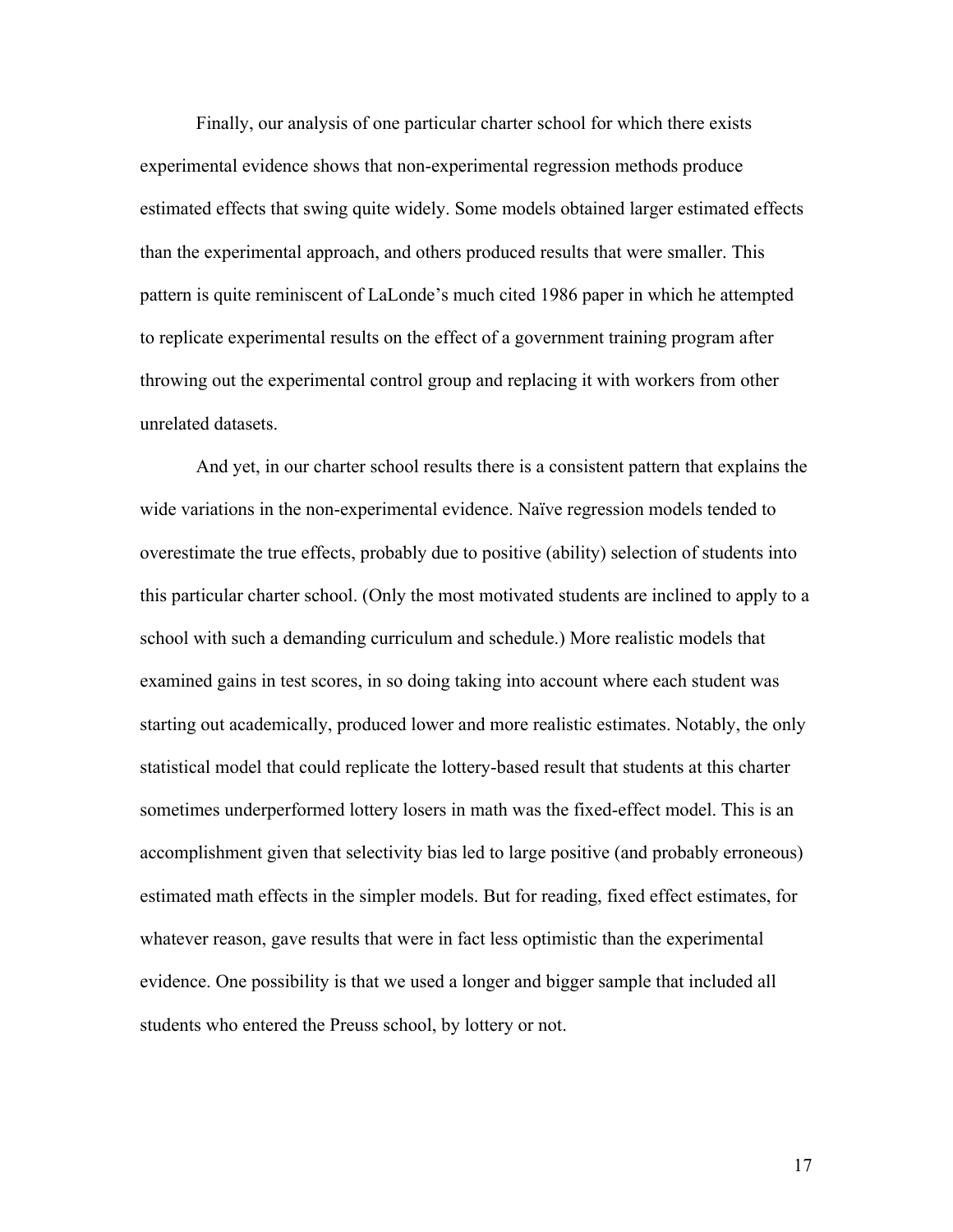The overall message to policymakers from this work is that simply looking at average test scores by school, such as those commonly published state accountability programs, tells us little if anything about the relative quality of instruction across schools $5$ 

Should policymakers then turn to statistical models of charter effectiveness that adjust for student background? Simple regression models that try to explain the *level* of students' test scores are almost as misleading, because they fail to take into account the past academic history of the student. Regression models that instead model gains in achievement come much closer to telling us whether the quality of instruction in charter schools differs from that provided in traditional public schools. These models, after all, attempt to take into account the student's past history by focusing only on current-year gains. Still, the disparities that remain across specification in the San Diego data suggest that the research community as a whole must remain vigilant against overselling the results of any regression analysis as definitively establishing the causal effect of charter schools themselves on student achievement. And policymakers, even when examining the latest shiny statistical models, would be wise to kick the tires before buying. At least now we have a clearer picture of what to look for: models of gains in achievement rather than levels of achievement, and, perhaps fixed effects as well to control for unobserved variations across students.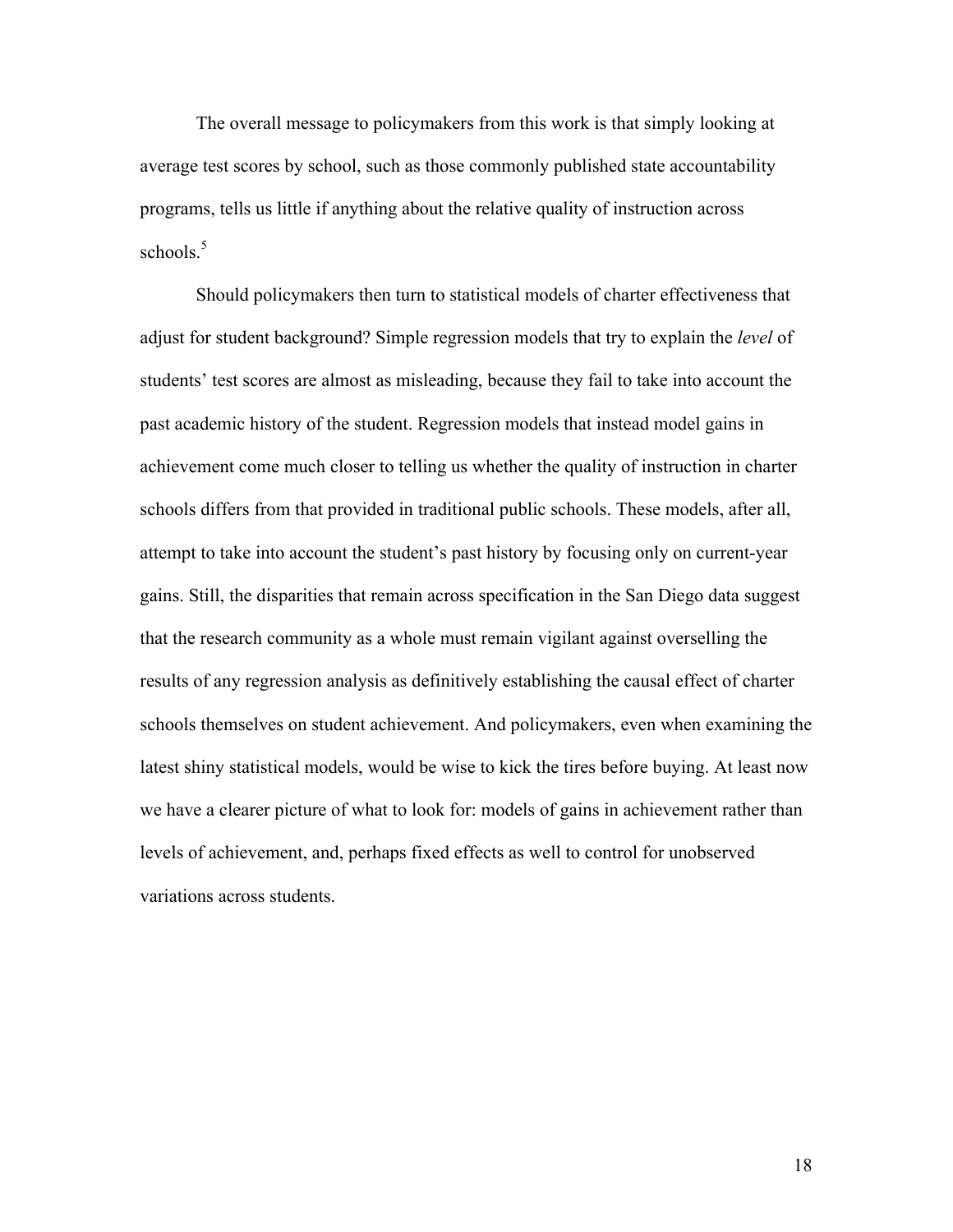**Figure 2.1 Average API Scores of Traditional public Schools and Charter Schools in San Diego, 1999 to 2005**

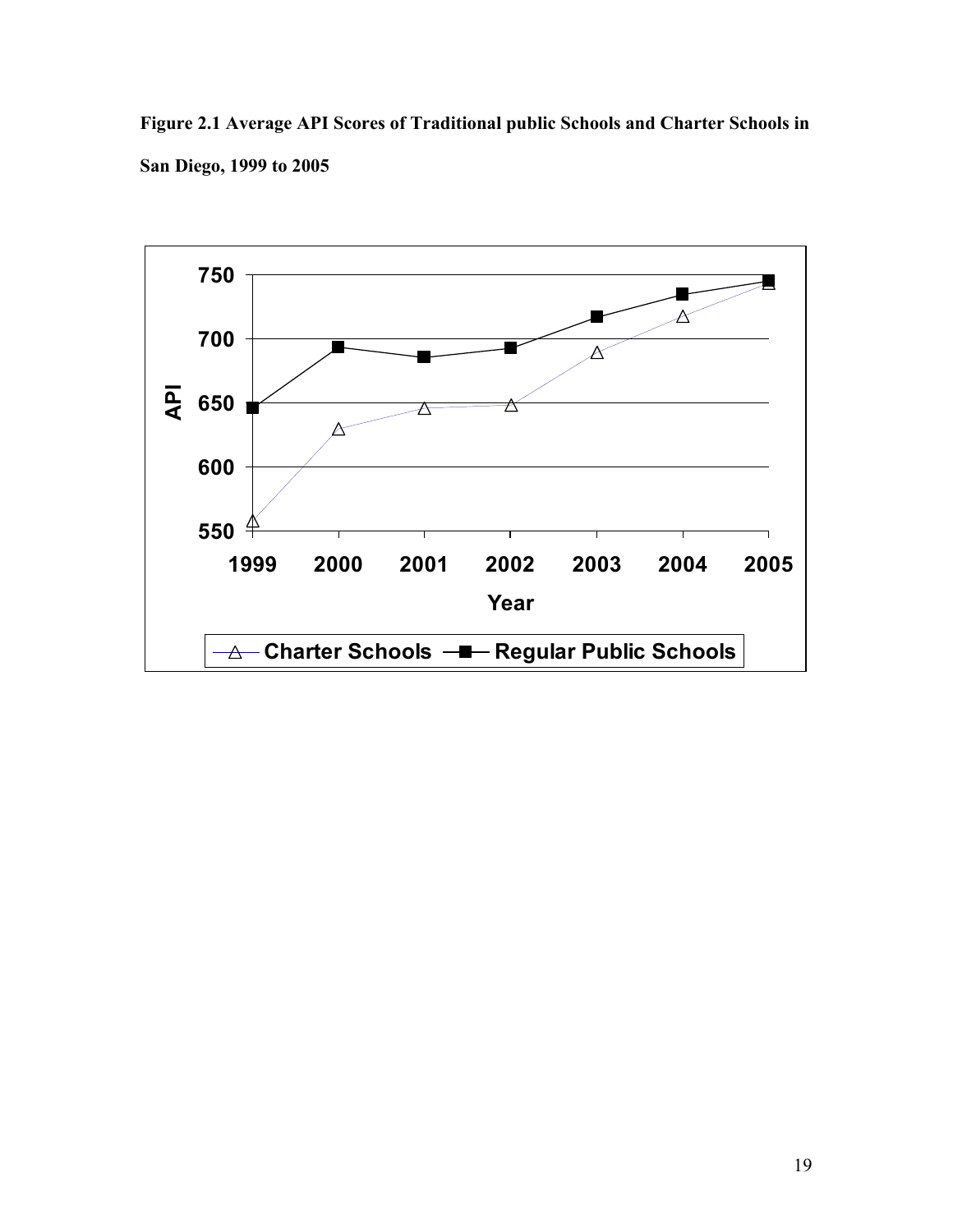**Figure 2.1 Average API Scores of Traditional public Schools and Charter Schools in San Diego, along with Average API Scores of Charter Schools that Existed in 1999, for 1999 to 2005** 

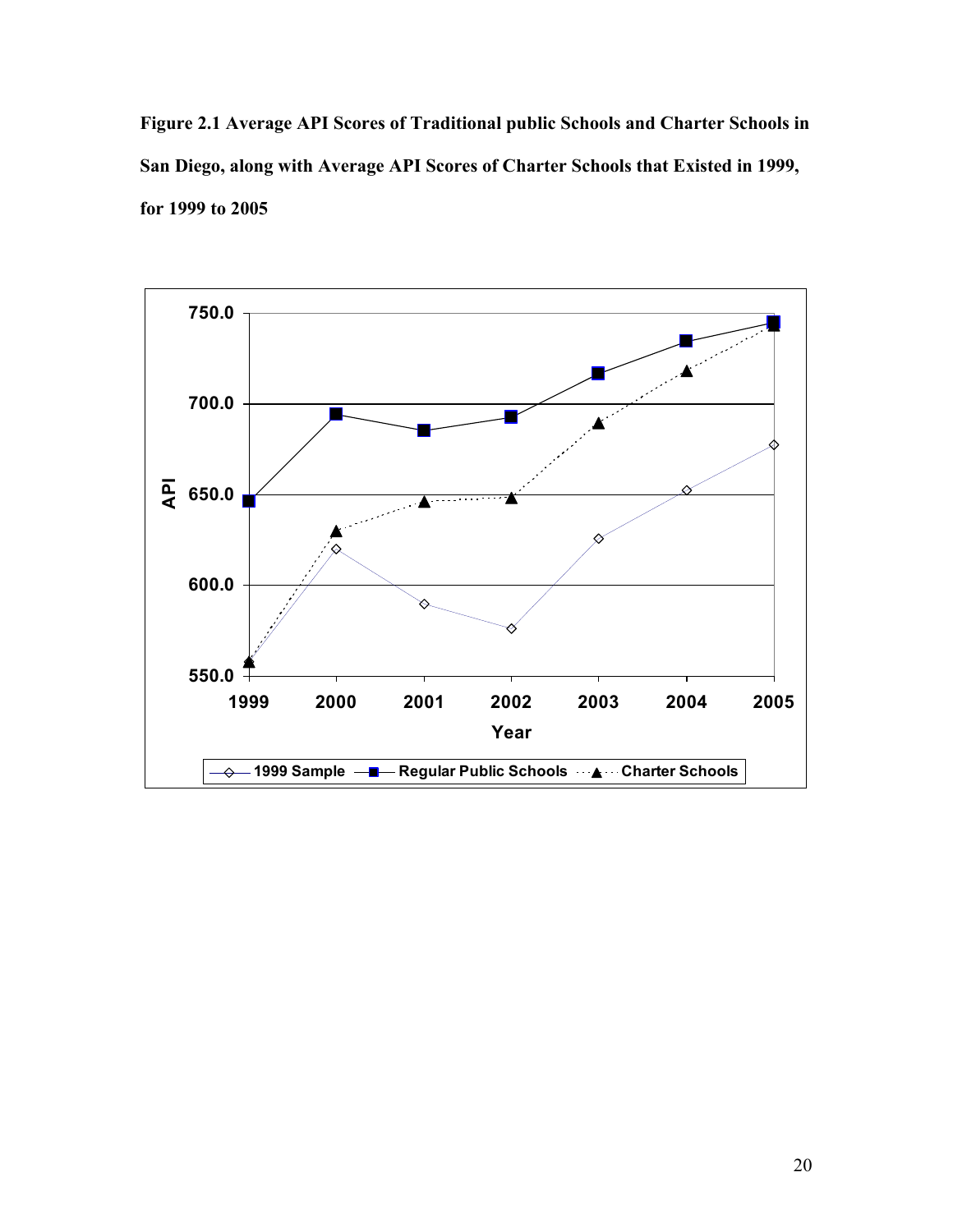# **Table 2.1 A Shift-Share Analysis of the Sources of Reduction in the API Gap**

## **between Charter and Traditional public Schools, 1999-2005**

| API Gap, Regular vs. Charter, 1999       | 89    |
|------------------------------------------|-------|
| API Gap, Regular vs. Charter, 2005       | 2     |
| Naïve % Reduction                        | 98.3% |
| API Gap, Regular vs. Charter, 2005       |       |
| Based on 1999 Set of Charters            | 68    |
| % Reduction Due to Shift in Pre-Existing |       |
| <b>Charter Schools' Achievement</b>      | 23.5% |
| % Reduction Due to Change in the         |       |
| <b>Composition of Charter Schools</b>    | 74.8% |

## **Table 2.2 Average API Scores of Charter Schools Based on Samples of Charter**

## **Schools in Operation by the Given Year**

| Year<br><b>Samples of Charter Schools Based on</b><br><b>Charters in Existence as of Given</b><br>Year | 1999  | 2000  | 2001  | 2002  | 2003  | 2004  | 2005  |
|--------------------------------------------------------------------------------------------------------|-------|-------|-------|-------|-------|-------|-------|
| 1999 Sample                                                                                            | 557.8 | 620.0 | 589.8 | 576.0 | 625.8 | 652.3 | 677.2 |
| 2000 Sample                                                                                            |       | 630.1 | 610.2 | 626.9 | 653.7 | 680.3 | 713.9 |
| 2001 Sample                                                                                            |       |       | 646.0 | 667.2 | 684.9 | 709.3 | 740.2 |
| 2002 Sample                                                                                            |       |       |       | 648.0 | 677.5 | 704.0 | 736.5 |
| 2003 Sample                                                                                            |       |       |       |       | 689.5 | 714.1 | 746.4 |
| 2004 Sample                                                                                            |       |       |       |       |       | 718.0 | 747.8 |
| 2005 Sample                                                                                            |       |       |       |       |       |       | 743.4 |
| <b>Traditional public Schools</b>                                                                      | 646   | 694   | 685   | 693   | 717   | 735   | 745   |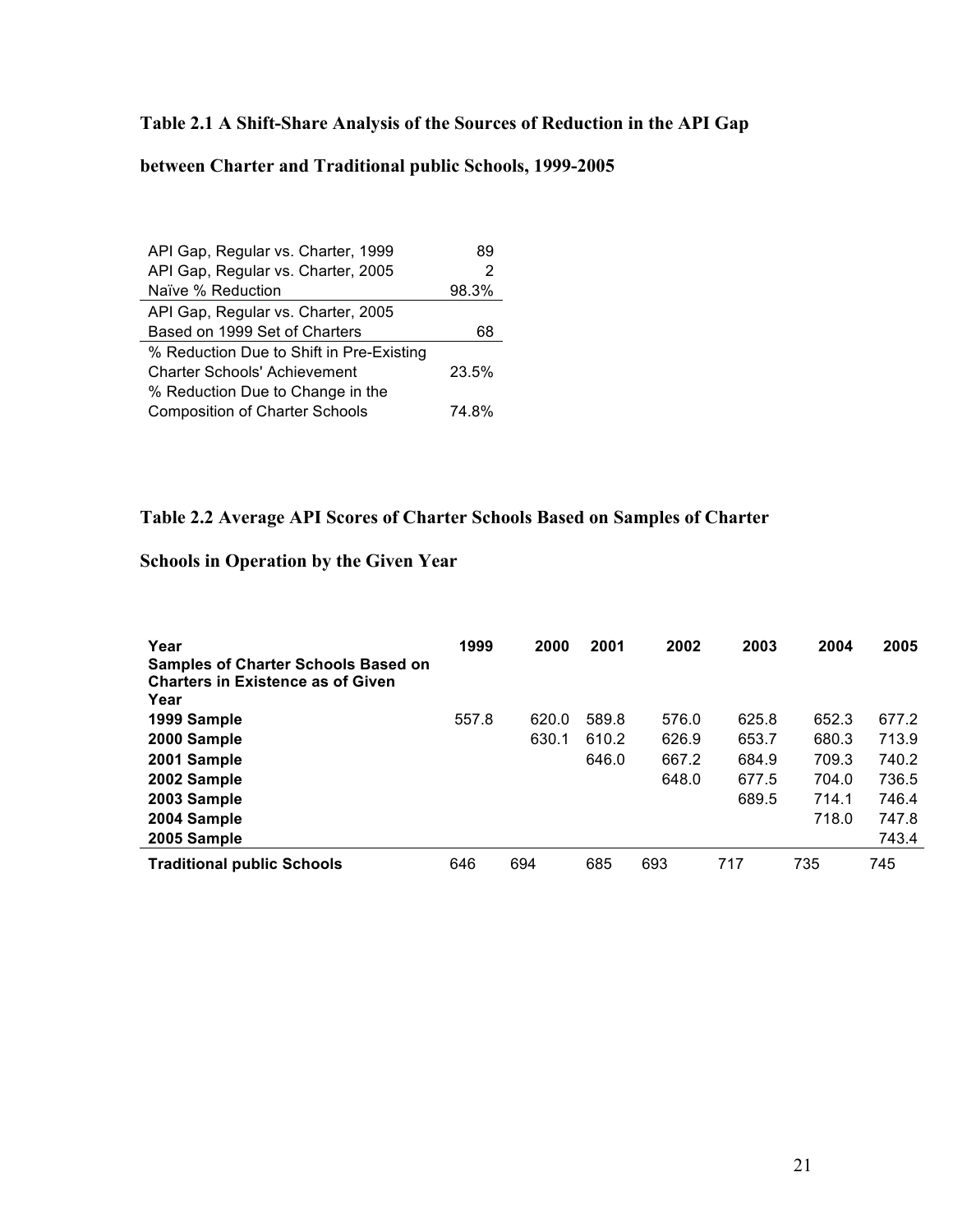|                               | (1)       | (2)       | (3)          | $\left( 4\right)$ | (5)          |
|-------------------------------|-----------|-----------|--------------|-------------------|--------------|
|                               | Test      | Test      | Gain in      | Gain in           | Gain in      |
| Dependent Variable:           | Score     | Score     | Score        | Score             | Score        |
| Charter                       | $-0.0113$ | $-0.0098$ | 0.0276       | 0.0190            | 0.0309       |
|                               | (0.0566)  | (0.0395)  | $(0.0117)^*$ | (0.0118)          | $(0.0142)^*$ |
| <b>Observations</b>           | 313535    | 313535    | 313535       | 313535            | 313535       |
| Number of Students            | 125356    | 125356    | 125356       | 125356            | 125356       |
| Controls for Student          |           |           |              |                   |              |
| Characteristics               | No        | Yes       | No           | Yes               | Yes          |
| <b>Student Random effects</b> | Yes       | Yes       | Yes          | Yes               | No           |
| <b>Student Fixed Effects</b>  | No        | No        | No           | No                | Yes          |

## **Table 2.3 Models of Reading Achievement Using Normed CST Data from 2002 through 2006, for All Grades Combined**

Standard errors in parentheses. All models allow for clustering at the school level.

\* significant at 5%; \*\* significant at 1%

Models with student characteristics include controls for race and ethnicity,

English learners, Fluent English Proficiency, and parental education.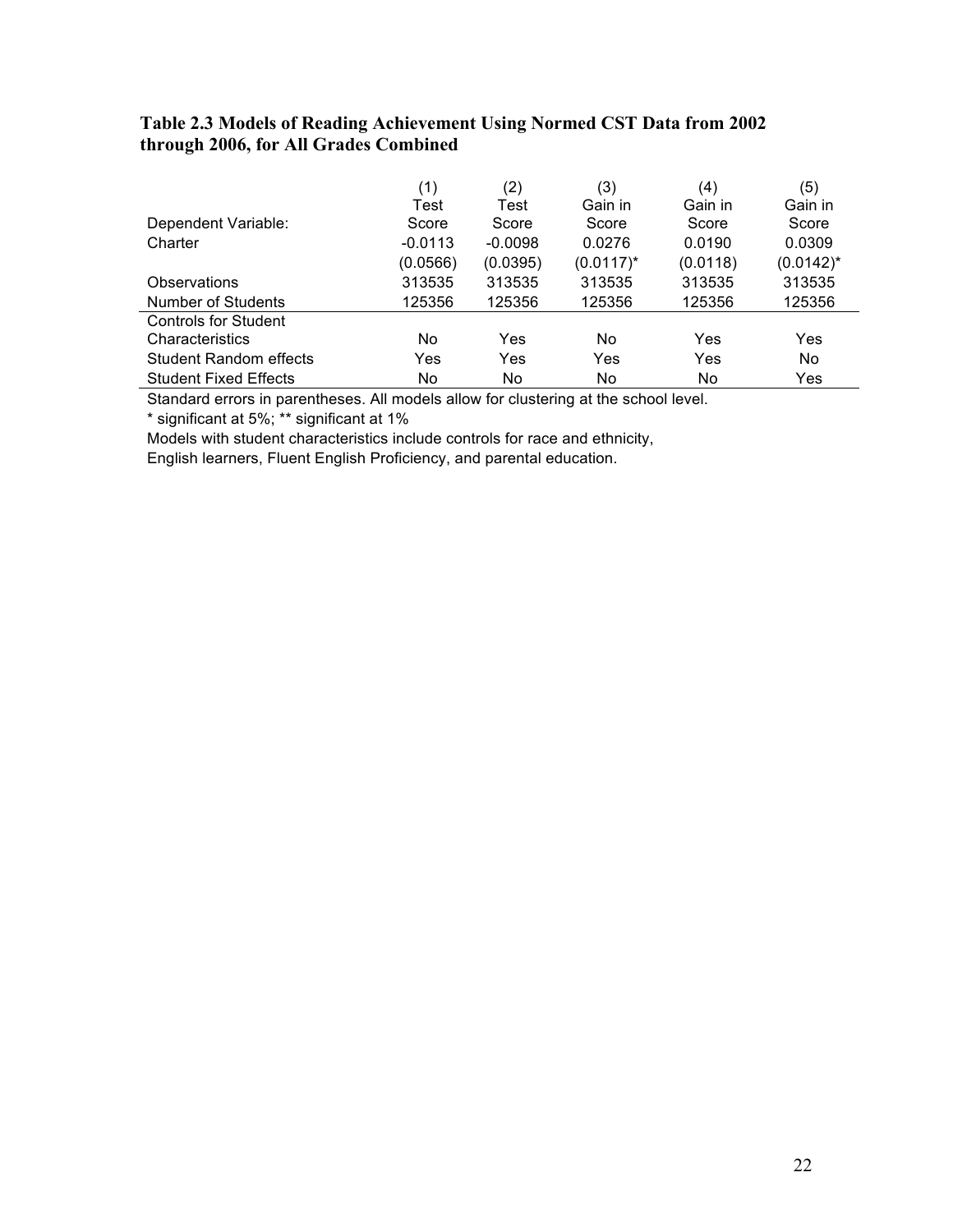## **Table 2.4 Models of Math Achievement Using Normed CST Data from 2002 through 2006, for All Grades Combined**

|                              | (1)               | (2)      | (3)      | (4)      | (5)           |
|------------------------------|-------------------|----------|----------|----------|---------------|
|                              |                   | Test     | Gain in  | Gain in  | Gain in       |
| Dependent Variable:          | <b>Test Score</b> | Score    | Score    | Score    | Score         |
| Charter                      | $-0.0110$         | 0.0025   | 0.0368   | 0.0454   | 0.0630        |
|                              | (0.0592)          | (0.0446) | (0.0240) | (0.0241) | $(0.0241)$ ** |
| <b>Observations</b>          | 313867            | 313867   | 313867   | 313867   | 313867        |
| Number of Students           | 124309            | 124309   | 124309   | 124309   | 124309        |
| <b>Controls for Student</b>  |                   |          |          |          |               |
| Characteristics              | No                | Yes      | No       | Yes      | Yes           |
| Student Random effects       | Yes               | Yes      | Yes      | Yes      | No            |
| <b>Student Fixed Effects</b> | No.               | No       | No       | No       | Yes           |

Standard errors in parentheses. All models allow for clustering at the school level.

\* significant at 5%; \*\* significant at 1%

Models with student characteristics include controls for race and ethnicity,

English learners, Fluent English Proficiency, and parental education.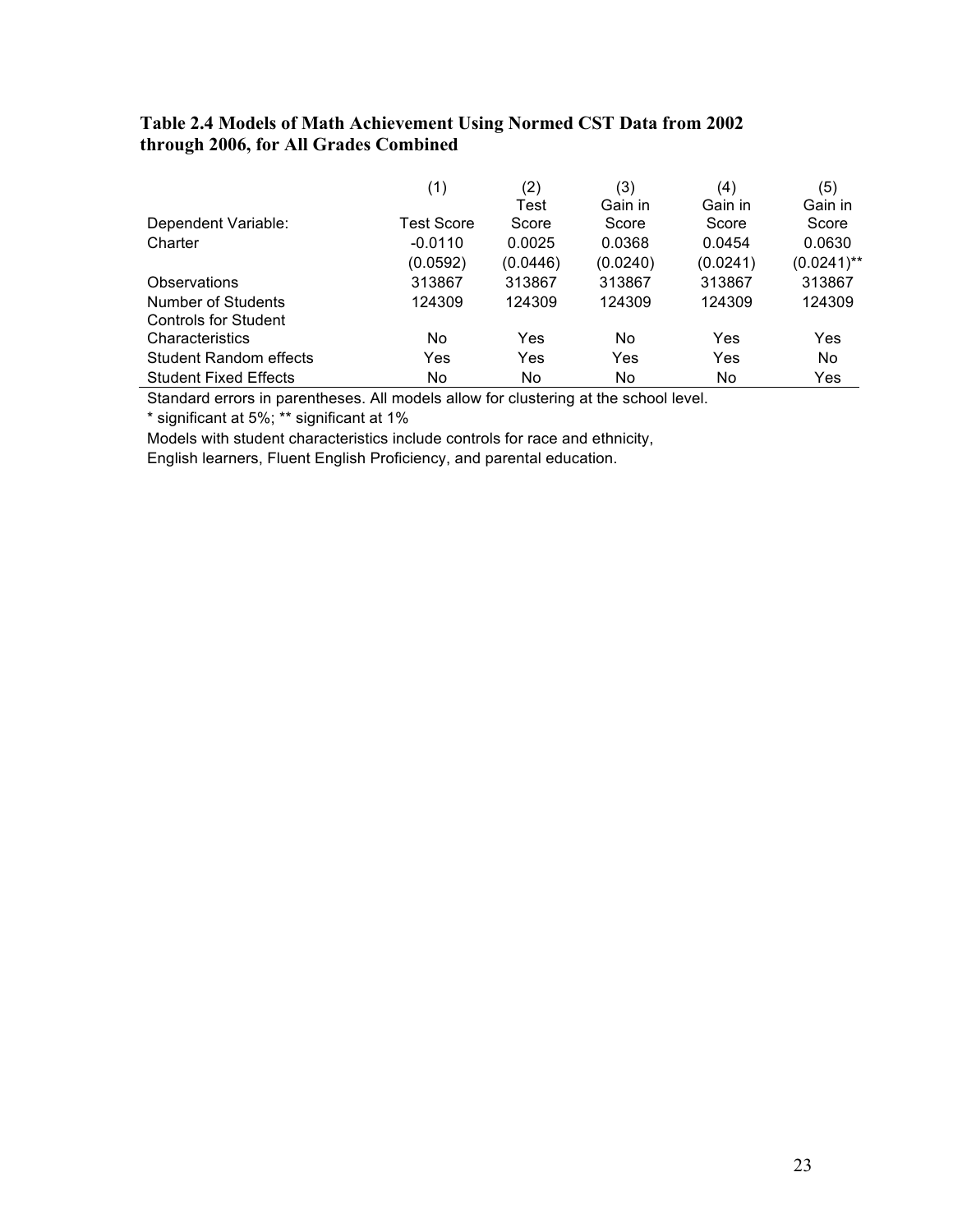## **Table 2.5 Models of Reading Achievement Using Normed CST Data from 2002 through 2006, for Elementary, Middle and High School Students Separately**

|                                   | (1)       | (2)       | (3)           | (4)           | (5)           |
|-----------------------------------|-----------|-----------|---------------|---------------|---------------|
|                                   | Test      | Test      | Gain in       | Gain in       | Gain in       |
| Dependent Variable:               | Score     | Score     | Score         | Score         | Score         |
| <b>Elementary School Students</b> |           |           |               |               |               |
| Charter                           | $-0.0456$ | $-0.0794$ | 0.0327        | 0.0306        | 0.0419        |
|                                   | (0.0844)  | (0.0655)  | (0.0215)      | (0.0202)      | (0.0262)      |
| Observations                      | 112473    | 112473    | 112473        | 112473        | 112473        |
| Number of Students                | 61378     | 61378     | 61378         | 61378         | 61378         |
| Middle School Students            |           |           |               |               |               |
| Charter                           | $-0.0826$ | $-0.0018$ | 0.0133        | 0.0071        | 0.0102        |
|                                   | (0.1120)  | (0.0575)  | (0.0191)      | (0.0202)      | (0.0277)      |
| Observations                      | 108408    | 108408    | 108408        | 108408        | 108408        |
| Number of Students                | 59286     | 59286     | 59286         | 59286         | 59286         |
| <b>High School Students</b>       |           |           |               |               |               |
| Charter                           | 0.0522    | 0.0401    | 0.0516        | 0.0573        | 0.1518        |
|                                   | (0.1198)  | (0.1133)  | $(0.0192)$ ** | $(0.0210)$ ** | $(0.0270)$ ** |
| Observations                      | 92654     | 92654     | 92654         | 92654         | 92654         |
| <b>Number of Students</b>         | 52189     | 52189     | 52189         | 52189         | 52189         |
| <b>Controls for Student</b>       |           |           |               |               |               |
| Characteristics                   | No.       | Yes       | No.           | Yes           | Yes           |
| <b>Student Random effects</b>     | Yes       | Yes       | Yes           | Yes           | No            |
| <b>Student Fixed Effects</b>      | No        | No        | No            | No            | Yes           |

Standard errors in parentheses. All models allow for clustering at the school level.

\* significant at 5%; \*\* significant at 1%

Models with student characteristics include controls for race and ethnicity,

English learners, Fluent English Proficiency, and parental education.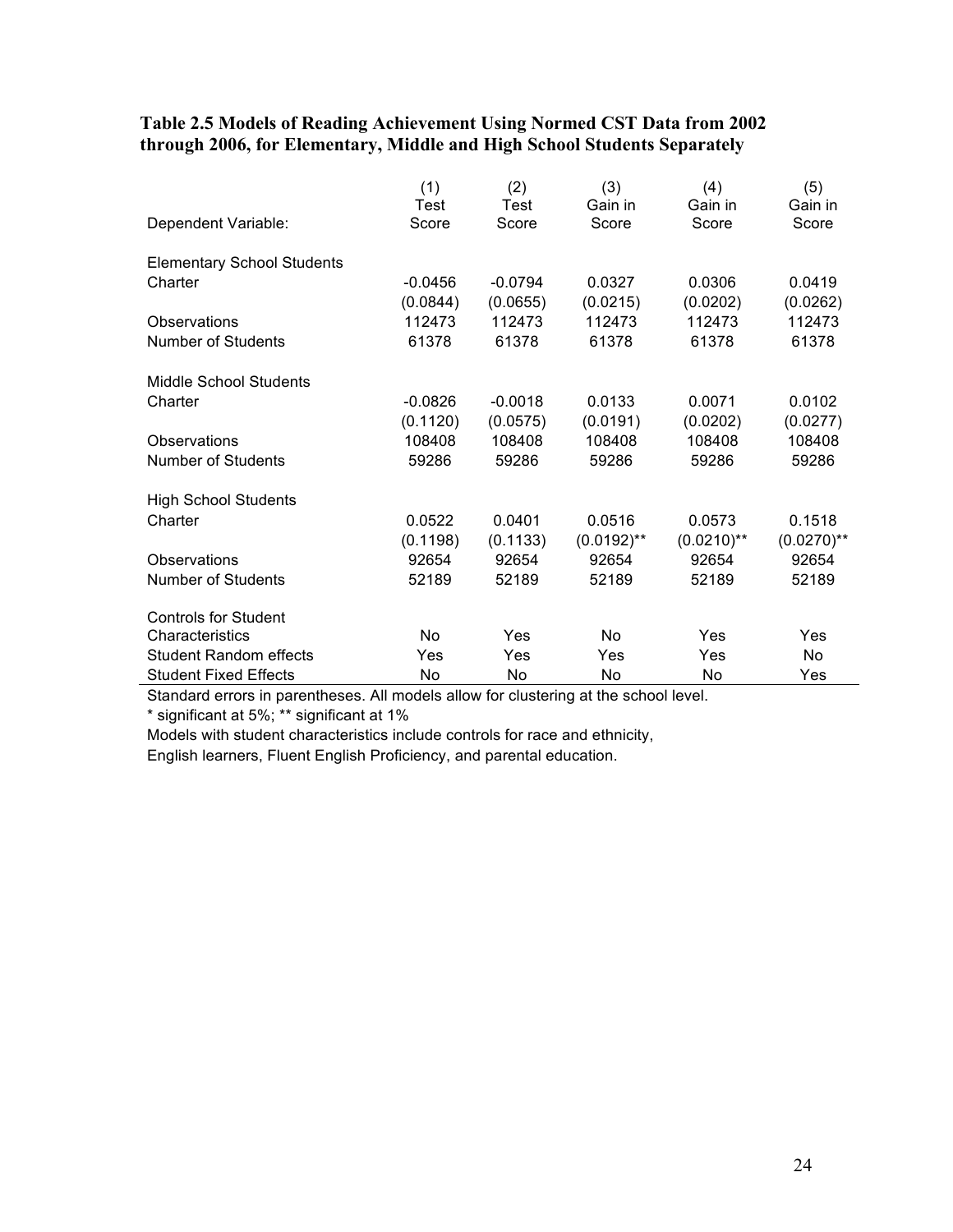#### **Table 2.6 Models of Math Achievement Using Normed CST Data from 2002 through 2006, for Elementary, Middle and High School Students Separately**

|                                   | (1)       | (2)       | (3)           | (4)      | (5)           |
|-----------------------------------|-----------|-----------|---------------|----------|---------------|
|                                   | Test      | Test      |               | Gain in  | Gain in       |
| Dependent Variable:               | Score     | Score     | Gain in Score | Score    | Score         |
| <b>Elementary School Students</b> |           |           |               |          |               |
| Charter                           | 0.0662    | 0.0576    | 0.0656        | 0.0674   | $0.2919^{++}$ |
|                                   | (0.1187)  | (0.0950)  | (0.0623)      | (0.0583) | $(0.0376)$ ** |
| Observations                      | 114841    | 114841    | 114841        | 114841   | 114841        |
| <b>Number of Students</b>         | 62545     | 62545     | 62545         | 62545    | 62545         |
| Middle School Students            |           |           |               |          |               |
| Charter                           | $-0.1036$ | 0.0010    | 0.0356        | 0.0463   | 0.0080        |
|                                   | (0.1025)  | (0.0577)  | (0.0280)      | (0.0292) | (0.0504)      |
| Observations                      | 109593    | 109593    | 109593        | 109593   | 109593        |
| <b>Number of Students</b>         | 59983     | 59983     | 59983         | 59983    | 59983         |
| <b>High School Students</b>       |           |           |               |          |               |
| Charter                           | 0.0548    | $-0.0027$ | 0.0219        | 0.0443   | $-0.0124$     |
|                                   | (0.0993)  | (0.1019)  | (0.0522)      | (0.0643) | (0.0445)      |
| Observations                      | 89433     | 89433     | 89433         | 89433    | 89433         |
| Number of Students                | 50339     | 50339     | 50339         | 50339    | 50339         |
| <b>Controls for Student</b>       |           |           |               |          |               |
| Characteristics                   | No        | Yes       | No            | Yes      | Yes           |
| <b>Student Random effects</b>     | Yes       | Yes       | Yes           | Yes      | No            |
| <b>Student Fixed Effects</b>      | No        | No        | No            | No       | Yes           |

Standard errors in parentheses. All models allow for clustering at the school level.

\* significant at 5%; \*\* significant at 1%

Models with student characteristics include controls for race and ethnicity,

English learners, Fluent English Proficiency, and parental education.

++ Model 5 for elementary students could not be run with both a student fixed effect and clustering at the school level. The results reported include a student fixed effect but do not cluster at the school level.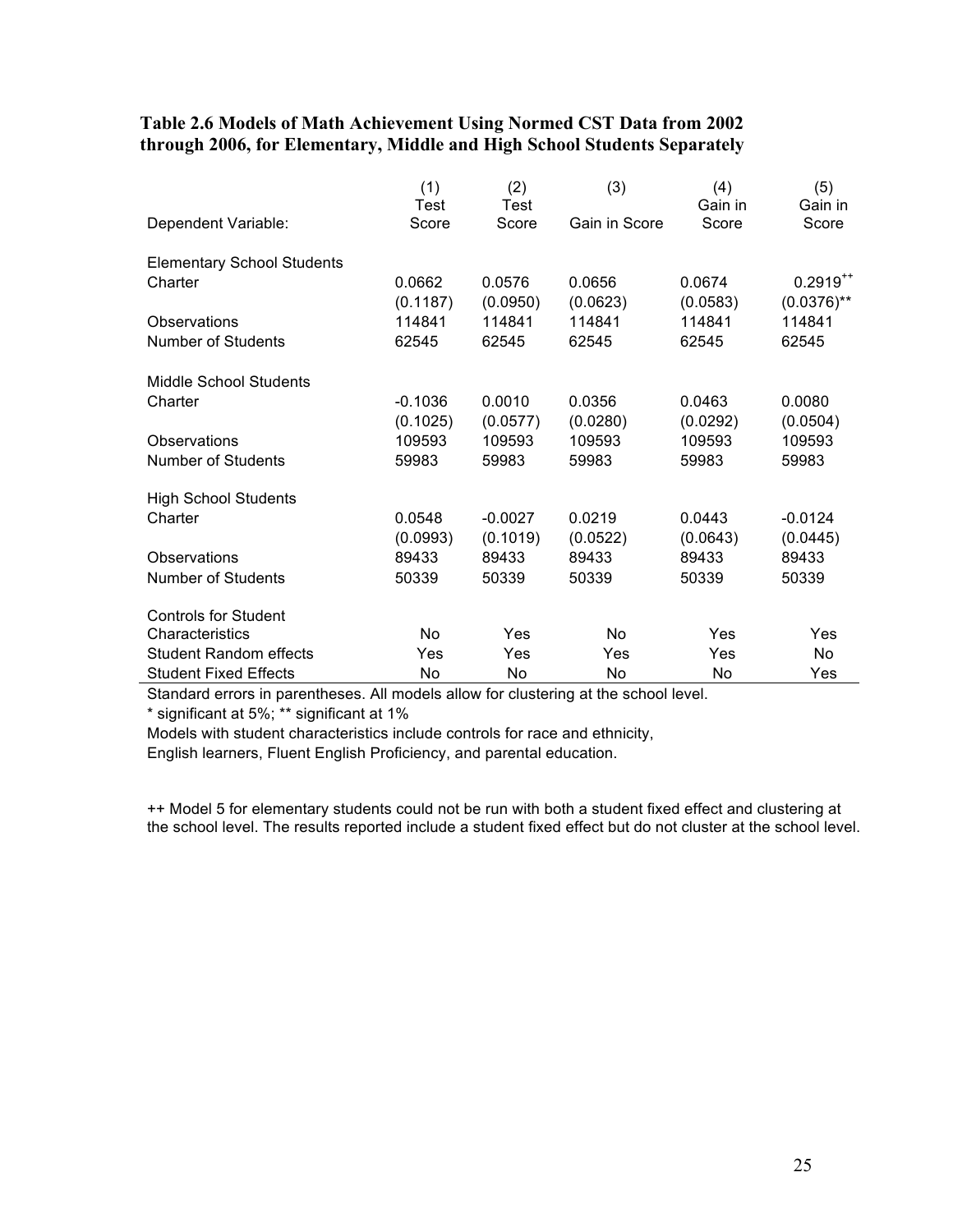## **Table 2.7 Models of Reading Achievement that Distinguish the Preuss School from Other Charter Schools, Using Normed CST Data from 2002 through 2006, for All Grades Combined**

|                               | (1)       | (2)       | (3)           | (4)      | (5)           |
|-------------------------------|-----------|-----------|---------------|----------|---------------|
|                               | Test      | Test      | Gain in       | Gain in  | Gain in       |
| Dependent Variable:           | Score     | Score     | Score         | Score    | Score         |
| Preuss School                 | 0.1951    | 0.3126    | 0.0281        | 0.0156   | $-0.1079$     |
|                               | (0.1320)  | (0.1617)  | $(0.0055)$ ** | (0.0126) | $(0.0227)$ ** |
| <b>Other Charter</b>          | $-0.0231$ | $-0.0224$ | 0.0275        | 0.0192   | 0.0351        |
|                               | (0.0549)  | (0.0340)  | $(0.0128)^*$  | (0.0124) | $(0.0147)^*$  |
| Observations                  | 313535    | 313535    | 313535        | 313535   | 313535        |
| Number of Students            | 125356    | 125356    | 125356        | 125356   | 125356        |
| Controls for Student          |           |           |               |          |               |
| Characteristics               | No        | Yes       | No            | Yes      | Yes           |
| <b>Student Random effects</b> | Yes       | Yes       | Yes           | Yes      | No.           |
| <b>Student Fixed Effects</b>  | No        | No        | No            | No       | Yes           |

Standard errors in parentheses. All models allow for clustering at the school level.

\* significant at 5%; \*\* significant at 1%

Models with student characteristics include controls for race and ethnicity,

English learners, Fluent English Proficiency, and parental education.

Standard errors in parentheses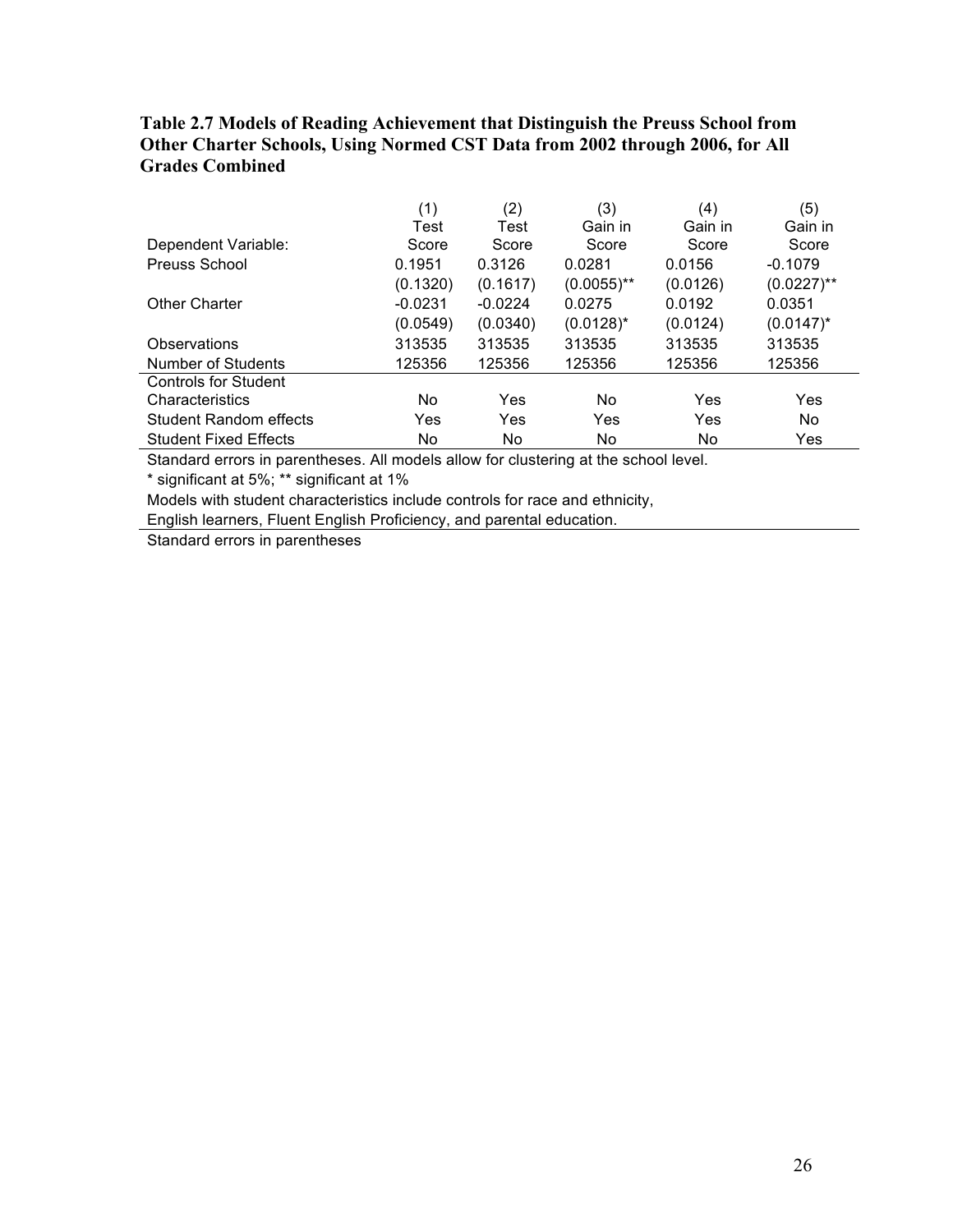## **Table 2.8 Models of Math Achievement that Distinguish the Preuss School from Other Charter Schools, Using Normed CST Data from 2002 through 2006, for All Grades Combined**

| (1)       |           | (3)           | (4)           | (5)           |
|-----------|-----------|---------------|---------------|---------------|
| Test      | Test      | Gain in       | Gain in       | Gain in       |
| Score     | Score     | Score         | Score         | Score         |
| 0.1819    | 0.2878    | 0.0787        | 0.0885        | $-0.0955$     |
| (0.1395)  | (0.1531)  | $(0.0105)$ ** | $(0.0218)$ ** | $(0.0387)^*$  |
| $-0.0230$ | $-0.0095$ | 0.0320        | 0.0425        | 0.0678        |
| (0.0573)  | (0.0409)  | (0.0260)      | (0.0251)      | $(0.0242)$ ** |
| 313867    | 313867    | 313867        | 313867        | 313867        |
| 124309    | 124309    | 124309        | 124309        | 124309        |
|           |           |               |               |               |
| No        | Yes       | No            | Yes           | Yes           |
| Yes       | Yes       | Yes           | Yes           | No.           |
| No        | No        | No            | No            | Yes           |
|           |           | (2)           |               |               |

Standard errors in parentheses. All models allow for clustering at the school level.

\* significant at 5%; \*\* significant at 1%

Models with student characteristics include controls for race and ethnicity,

English learners, Fluent English Proficiency, and parental education.

Standard errors in parentheses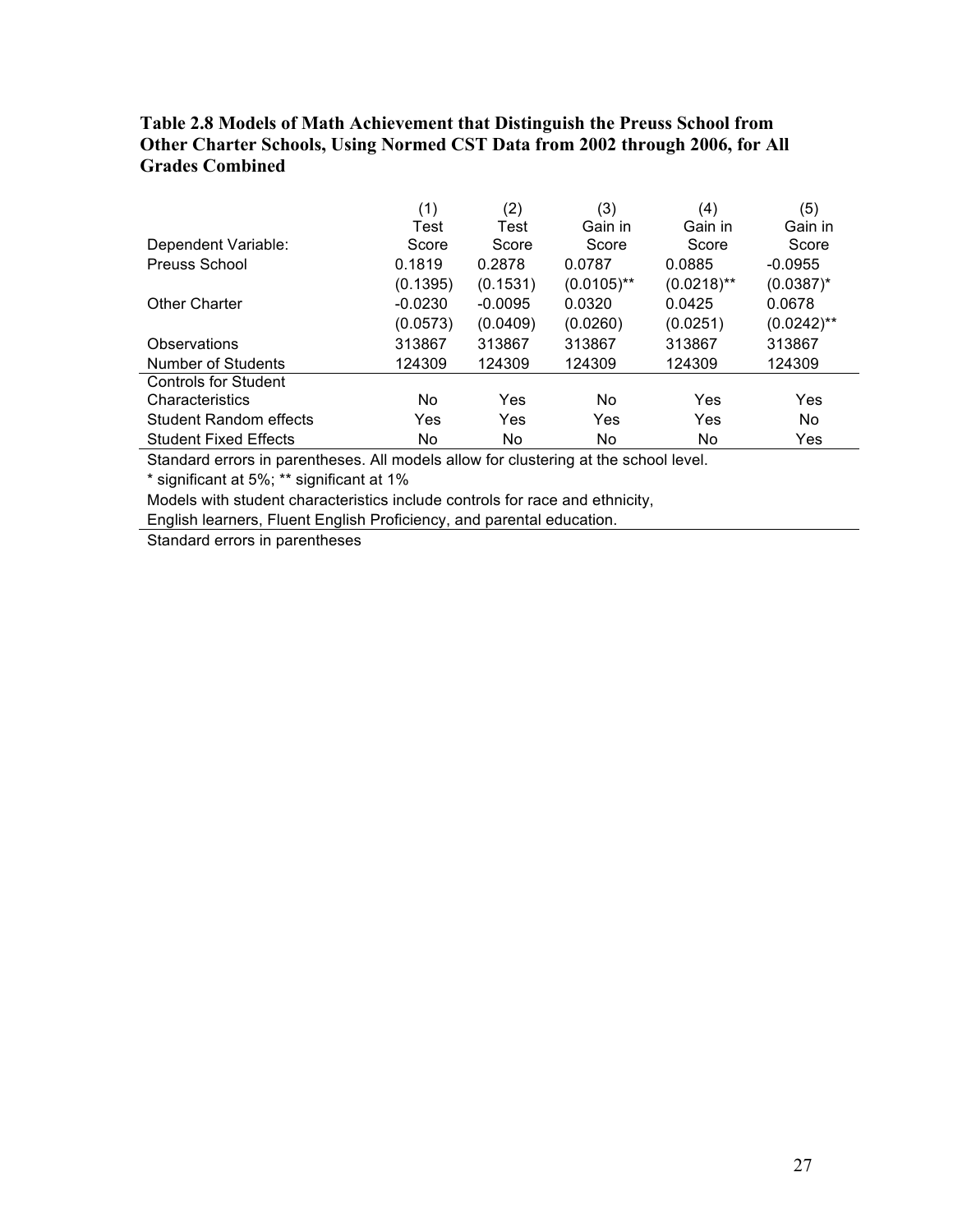#### **Appendix Table 2.1 Does the Sample With Test Score Gains Resemble the Sample with Levels but Not Gains? Evidence from the Reading Models**

|                              |                   | <b>Restricted Sample</b> |                   | <b>Unrestricted Sample</b> |  |
|------------------------------|-------------------|--------------------------|-------------------|----------------------------|--|
|                              | (1)               | (2)                      | (3)               | (4)                        |  |
|                              | <b>Test Score</b> | <b>Test Score</b>        | <b>Test Score</b> | <b>Test Score</b>          |  |
| Charter                      | $-0.0113$         | $-0.0098$                | $-0.0171$         | $-0.0122$                  |  |
|                              | (0.0566)          | (0.0395)                 | (0.0561)          | (0.0407)                   |  |
| <b>Observations</b>          | 313535            | 313535                   | 394121            | 394121                     |  |
| Number of Students           | 125356            | 125356                   | 154037            | 154037                     |  |
| <b>Controls for Student</b>  |                   |                          |                   |                            |  |
| Characteristics              | No                | Yes                      | No                | Yes                        |  |
| Student Random effects       | Yes               | Yes                      | Yes               | Yes                        |  |
| <b>Student Fixed Effects</b> | No                | No.                      | No                | No                         |  |

Standard errors in parentheses. All models allow for clustering at the school level.

\* significant at 5%; \*\* significant at 1%

Models with student characteristics include controls for race and ethnicity,

English learners, Fluent English Proficiency, and parental education.

The first two columns of this table repeat models (1) and (2) from Table 3, while the third and fourth columns show the same specification but using the larger sample that is made available when observations that include the level of achievement, but not gains in achievement, are added back.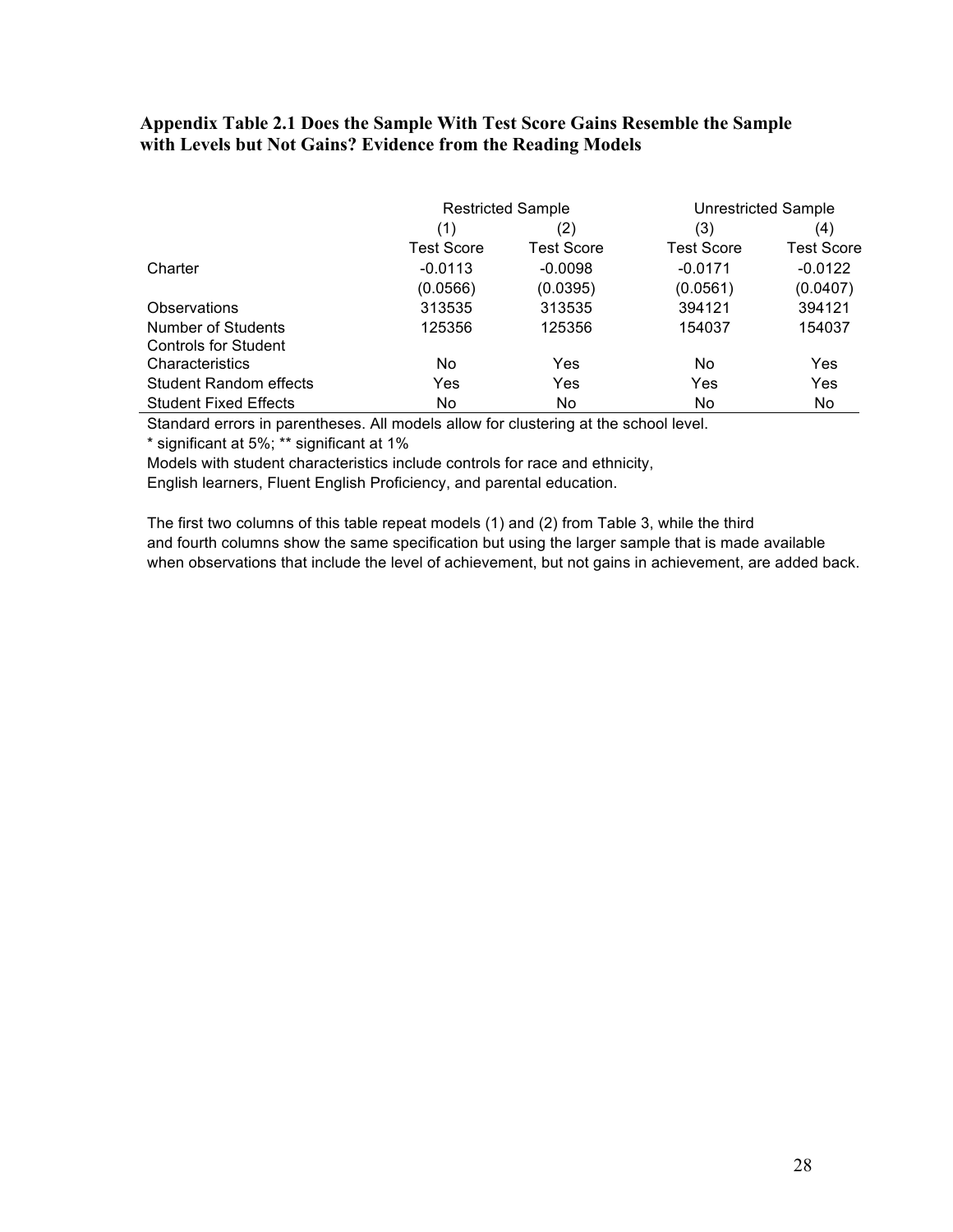#### **Appendix Table 2.2 Does the Sample With Test Score Gains Resemble the Sample with Levels but Not Gains? Evidence from the Math Models**

|                              |            | <b>Restricted Sample</b> | <b>Unrestricted Sample</b> |                   |  |
|------------------------------|------------|--------------------------|----------------------------|-------------------|--|
|                              | (1)        | (2)                      | (3)                        | (4)               |  |
|                              | Test Score | <b>Test Score</b>        | <b>Test Score</b>          | <b>Test Score</b> |  |
| Charter                      | $-0.0110$  | 0.0025                   | $-0.0195$                  | $-0.0005$         |  |
|                              | (0.0592)   | (0.0446)                 | (0.0564)                   | (0.0451)          |  |
| <b>Observations</b>          | 313867     | 313867                   | 392505                     | 392505            |  |
| Number of Students           | 124309     | 124309                   | 152950                     | 152950            |  |
| <b>Controls for Student</b>  |            |                          |                            |                   |  |
| Characteristics              | No         | Yes                      | No                         | Yes               |  |
| Student Random effects       | Yes        | Yes                      | Yes                        | Yes               |  |
| <b>Student Fixed Effects</b> | No         | No.                      | No                         | No                |  |

Standard errors in parentheses. All models allow for clustering at the school level.

\* significant at 5%; \*\* significant at 1%

Models with student characteristics include controls for race and ethnicity,

English learners, Fluent English Proficiency, and parental education.

The first two columns of this table repeat models (1) and (2) from Table 4, while the third and fourth columns show the same specification but using the larger sample that is made available when observations that include the level of achievement, but not gains in achievement, are added back.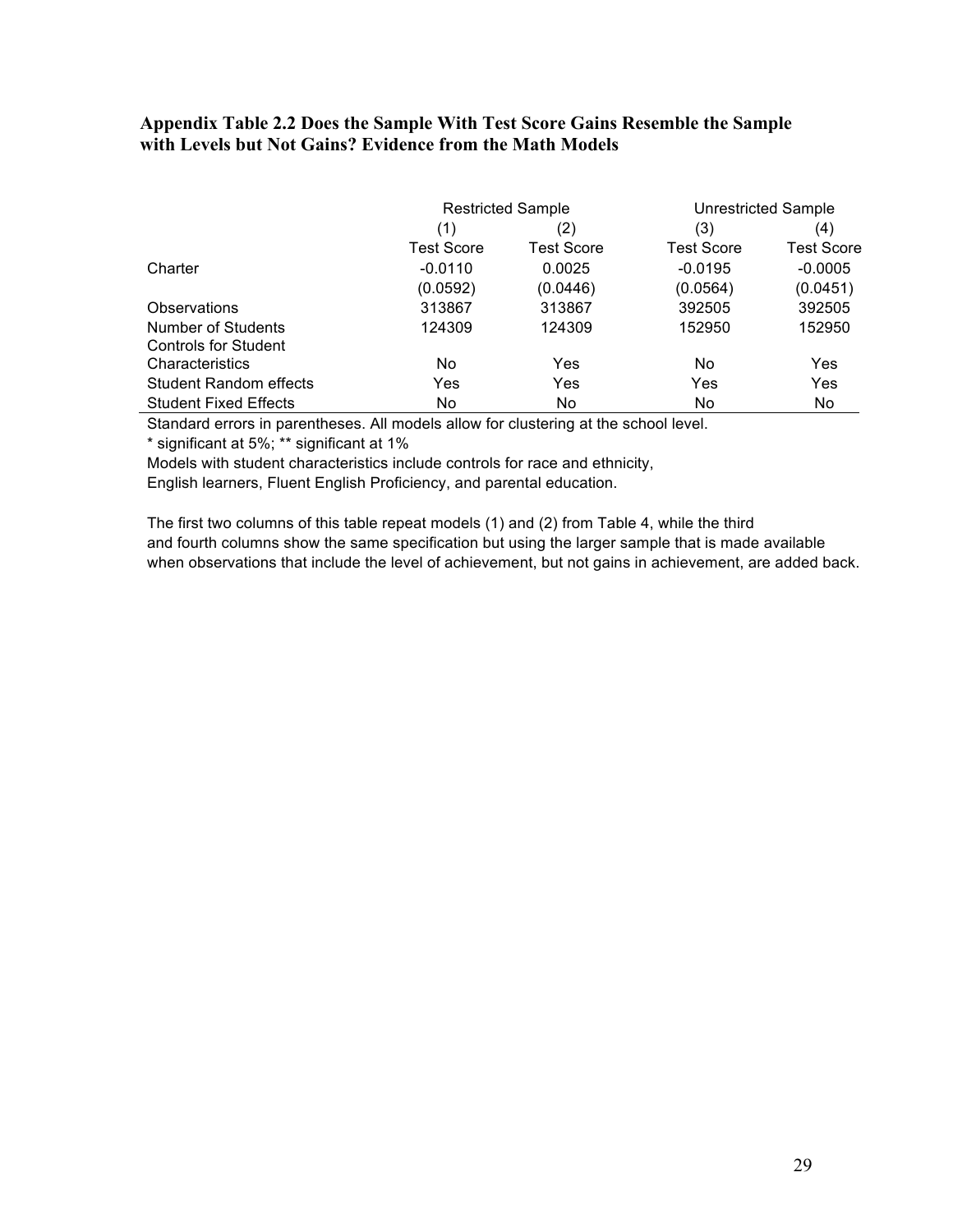#### References

Betts, Julian R., Lorien A. Rice, Andrew C. Zau, Y. Emily Tang, and Cory R. Koedel, **Does School Choice Work? Effects on Student Integration and Achievement**, San Francisco: Public Policy Institute of California, 2006.

Charter School Achievement Consensus Panel, Key Issues in Studying Charter Schools and Achievement: A Review and Suggestions for National Guidelines, National Charter School Research Project White Paper Series, No. 2 (Seattle: Center on Reinventing Public Education, 2006).

Coley, Richard J., **An Uneven Start: Indicators of Inequality in School Readiness**, Princeton, N.J.: Educational Testing Service, 2002.

LaLonde, Robert, "Evaluating the Econometric Evaluations of Training Programs with Experimental Data," *American Economic Revie*w, September 1986, 604-620.

McClure, Larry, Betsy Strick, Rachel Jacob-Almeida and Christopher Reicher, **The Preuss School at UCSD: School Characteristics and Students' Achievement**, The Center for Research on Educational Equity, Assessment and Teaching Excellence, University of California, San Diego, downloadable from http://create.ucsd.edu/, December 2005.